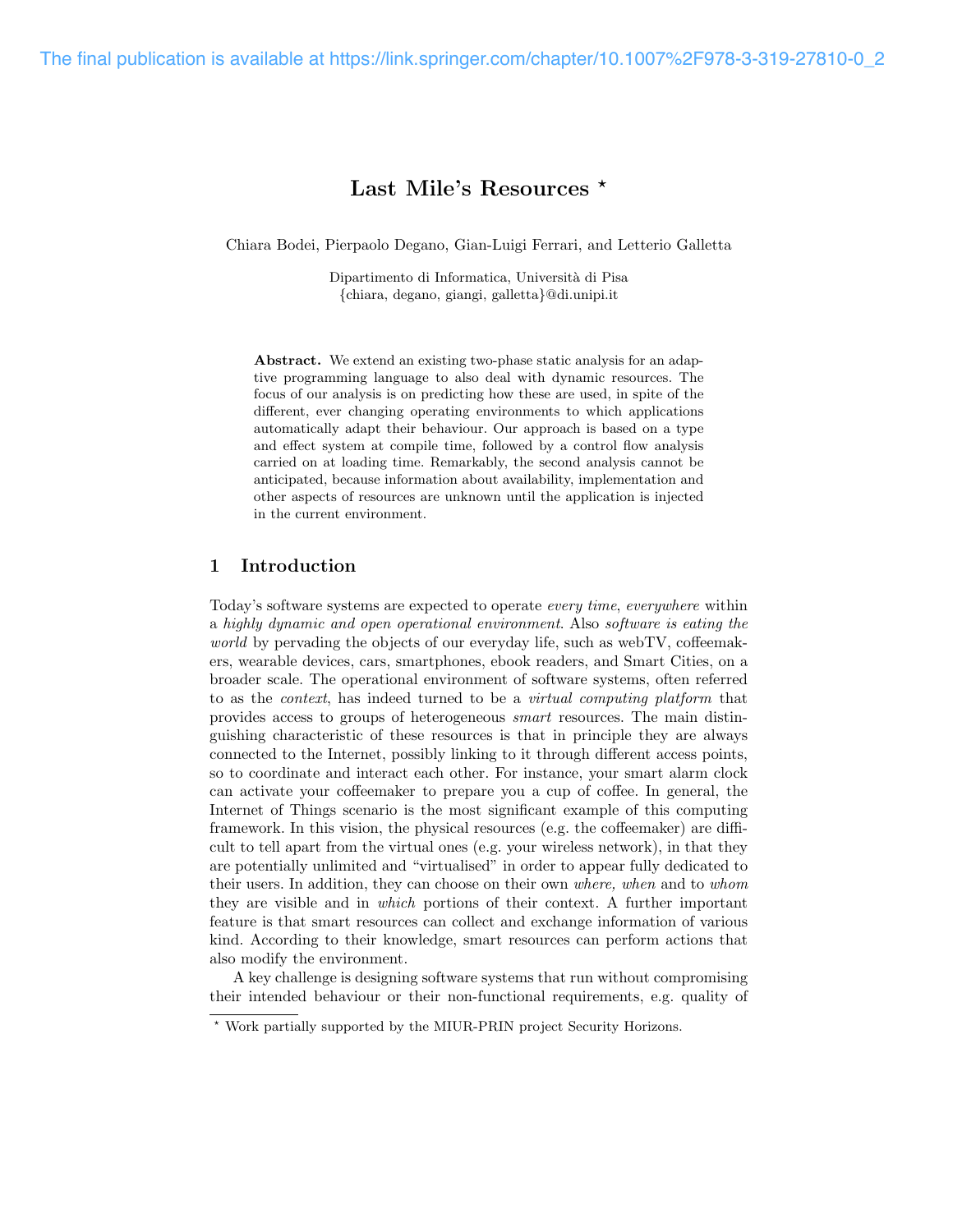service, when injected in highly dynamic and open operational environments. Programming these systems thus requires new programming language features and effective mechanisms to sense the modifications of the actual context and to properly *adapt* to changes. We refer to [\[2\]](#page-20-0) for a comprehensive discussion on the software engineering challenges of the *open world assumption* and *adaptation*.

Several approaches have been considered for adapting applications according to the resources currently available in their running context, and to the form these resources assume. In this paper, we address this issue from a languagebased perspective, by relying on  $ML_{\text{CoDa}}$  [\[8,](#page-20-1)[9](#page-20-2)[,5\]](#page-20-3), a core ML with Context-Oriented Programming features [\[13,](#page-20-4)[17\]](#page-20-5). Its main novelty is to be a two-component language: a declarative part for handling the context and a functional one for computing. The context in  $ML_{CoDa}$  is a knowledge base implemented in Datalog, and queries to the context return information about resources, as well as handles to access them.

The ML<sub>CoDa</sub> context has been designed to hide the complexity of the operational environment and to provide an abstraction from low level details such as protocol handling, data marshalling, networking technologies, and so on. Consequently, it masks the heterogeneity of the virtual computing infrastructure to facilitate the design and the development of applications.

As usual, applications are assumed to know in advance the kind of smart resources that are possibly hosted in the environment. However, the resources that are actually present in the context and their form can only be discovered when the application enters the context and is about to run. Technically, each resource is supposed to come equipped with a resource manager and with a public API. An application can manipulate a resource through a *handle* provided by its manager, that also governs the life-cycle of the resource, its availability, etc. The handle enables the application to operate over a resource through the mechanisms declared by the API. Actually, this contains information about the kind of the resource, such as the available operations, their signatures etc. In particular, by querying the context, an ML<sub>CoDa</sub> application can operate on a resource both *explicitly* by retrieving its handle, and *implicitly* by inspecting its current status through system predicates. For example, a home automation system controlling the house can query the alarm clock to retrieve the level of battery. In the MLCoDa programming model, the running context consists of two parts: the *system* and the *application* context. The first one is provided by the MLCoDa virtual machine through its API, while the other one stores specific knowledge of the application, filled in by the programmer. In the execution model the actual state of a resource, as well as its usage constraints, is completely known only at runtime. A relevant goal is therefore to ensure that an application that enters into a context finds all the needed resources and uses them correctly. This assurance can offer the basis for providing highly "reliable" service management for virtual computing platforms such as the Internet of Things.

In this paper we suitably extend the two-step static analysis of [\[9\]](#page-20-2) to take care of resources. We call our proposal *last mile* analysis, right because full knowledge on the context is only available at runtime.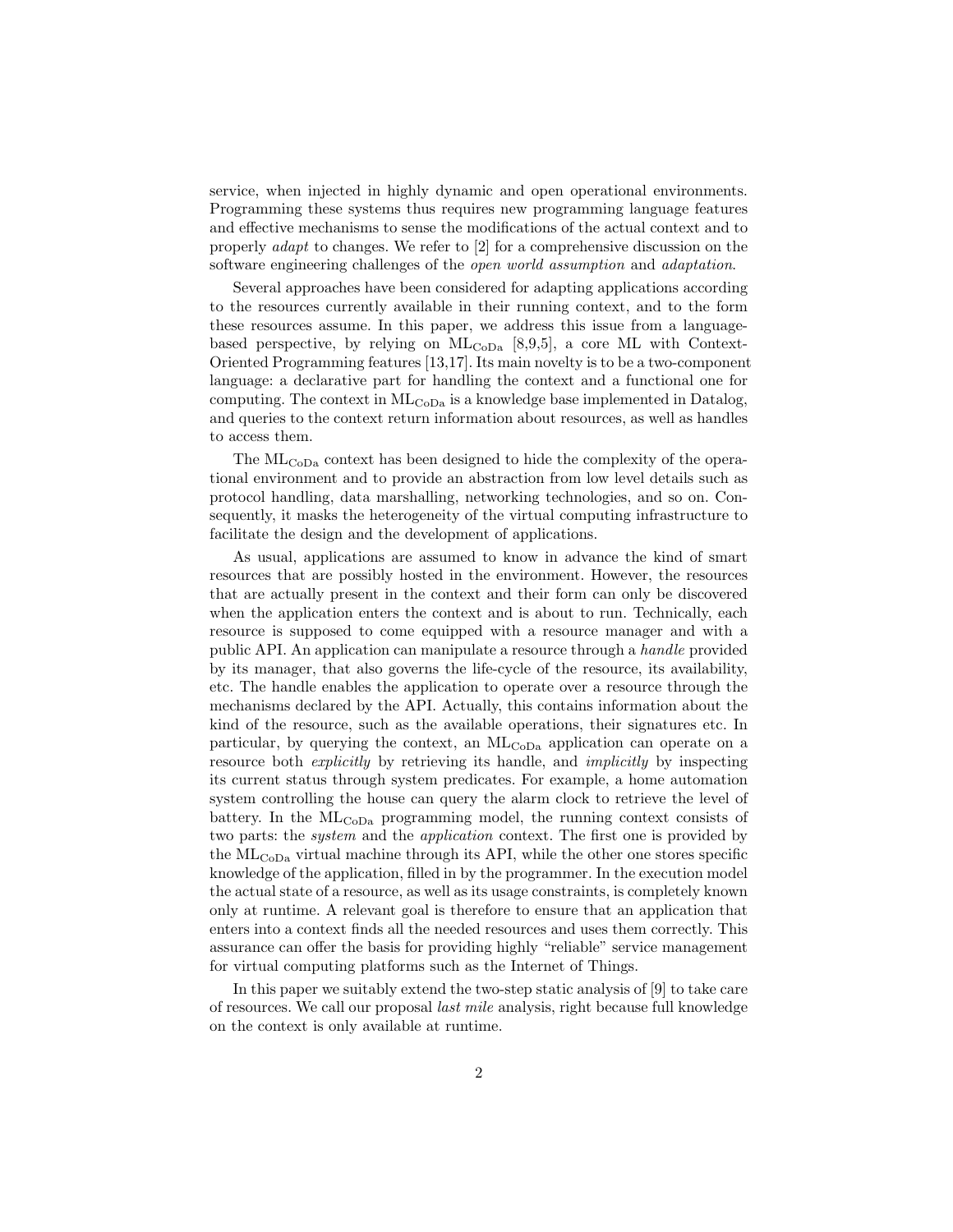Technically, the  $ML_{\text{CODa}}$  compiler produces a triple  $(C, e, H)$  consisting of the application context, the object code and an effect over-approximating the behaviour of the application. The third component *H* describes resource usage, independently of the possible context running the application, so it contains parameters to be instantiated when available. Using the above triple, the MLCoDa virtual machine performs a linking and a verification phase at loading time: the last mile. During the linking phase, the initial context is constructed, by merging the application and the system contexts. Then the verification phase checks whether the application adapts to all evolutions of the initial context that may occur at runtime (a *functional* property), and whether it respects the constraints on the usage of the resources (a *non-functional* property). Only programs that pass this verification phase will be run.

To efficiently perform the last mile analysis, we build a graph  $\mathcal G$  describing the possible evolutions of the initial context. Technically, we compute  $\mathcal G$  from *H*, through a static analysis specified in terms of Flow Logic [\[16,](#page-20-6)[14\]](#page-20-7). The evolution graph facilitates checking functional and non-functional properties, reducing them to reachability. The non-functional properties are similar to those expressible in  $\text{CTL}^*$  [\[1\]](#page-20-8), in that they predicate over nodes, i.e. contexts, and paths of  $\mathcal G$ .

This paper is organised as follows. The next section intuitively introduces MLCoDa and our approach, with the help of some illustrative examples. The syntax and the operational semantics of our extension of  $ML_{\text{CoDa}}$  are formally given in Section [3.](#page-5-0) The next two sections describe our two-phase static analysis: Section [4](#page-9-0) presents the type and effect system, while Section [5](#page-14-0) presents the loading time analysis. Section [6,](#page-19-0) summarises our results and discusses some future work.

## <span id="page-2-0"></span>2 An Example

Consider a mobile application used for accessing to some databases of a company. The vendors, among which Jane and Bob, can access the databases from both inside and outside the office. The access control policies are part of the context of the application, so they are stored as Datalog facts and predicates. For example, the following facts specify which databases Bob and Jane can access, whereas the predicate allows an administrator to grant permissions:

```
has auth(Bob,DB1).
has_auth(Jane, DB1).
has_auth(Jane,DB2).
has_auth(x,db) \leftarrow delegate(z,x,db), is_admin(z)
```
The context typically includes other information ranging on a wide collection, e.g. users, administrators, location of users and company offices, information about the company ICT services, etc. Also, the context contains information about the application state, e.g. the application is connected to the database through the company intranet or through an external proxy.

The following MLCoDa code implements a simple application which accesses a database and performs a query to retrieve data about customers. The execution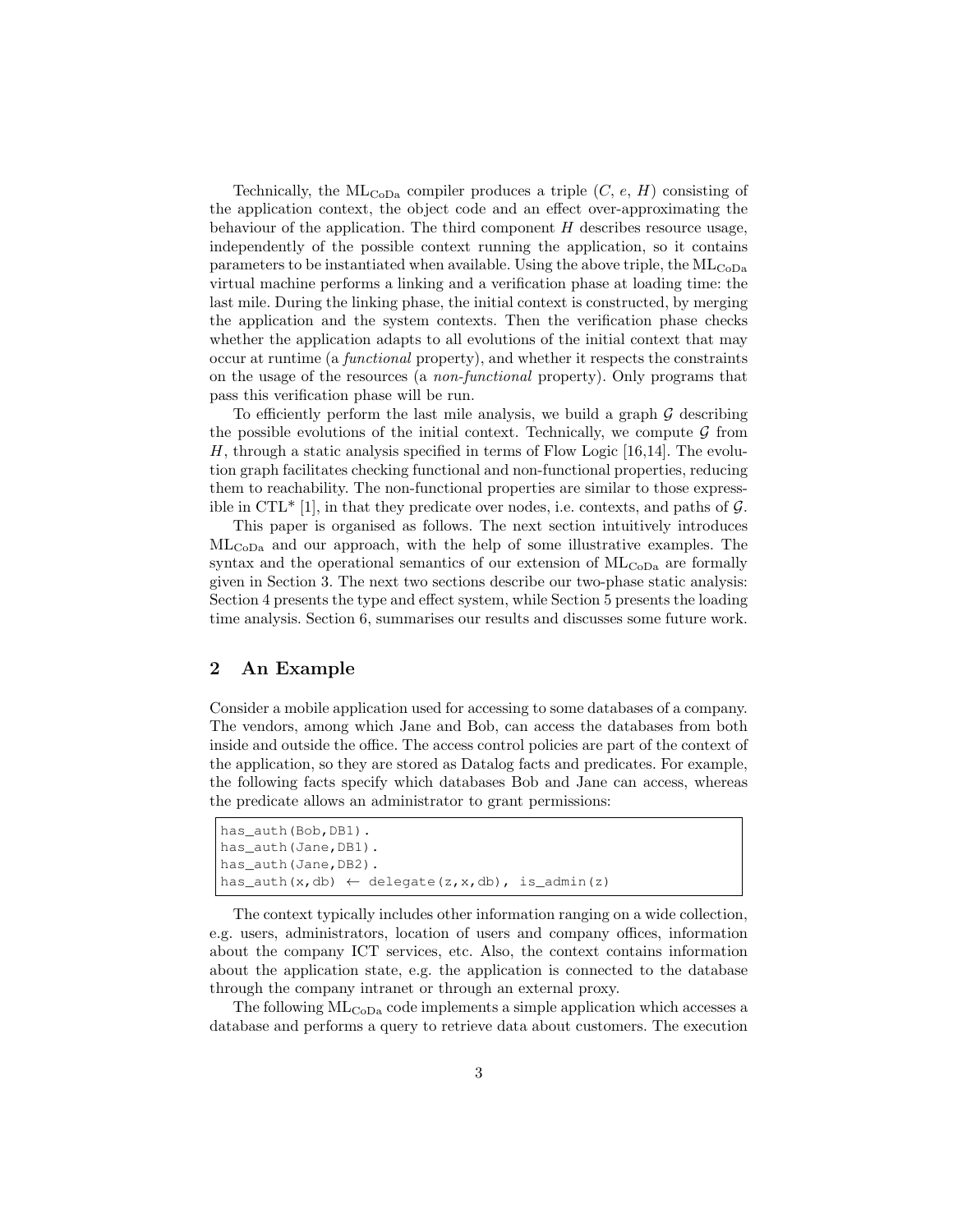depends on the location and on the capabilities of the user: when inside the office, the user can directly connect to and query the database. Otherwise, the communication exploits a proxy which allows getting the database handle.

```
1 fun main () =
2 let records = (table) {
\begin{array}{lll} 3 & \leftarrow & \text{offset} \ (1, 0, 0) \ \text{left} & \text{of} \ \text{right} & \text{of} \ \text{right} & \text{of} \ \text{right} & \text{of} \ \text{right} & \text{right} \end{array}let c = open_db(handle) in5 query(c, select * from table)
6 		← ¬office(), current_usr(name), has_auth(name, handle),<br>
proxy(ip).crypto key(k).
           proxy(ip),crypto_key(k).
8 let chan = connect(ip) in
|9| let c = qet_d(b) (chan) in
10 let data = crypto_query(c, k, select * from table) in
11 decrypt (k, data)
|12| } in let result = #(records customers) in
13 display(result);
14 let balance_customer = choose_customer(result)
15 let socket = connect(server1) in
16 write(socket, balance_customer)
```
The core of the snippet above is the behavioural variation (lines 2 - 11) bound to records that downloads the table of customers. The behavioural variation is a construct similar to pattern matching where goals replace patterns and whose execution triggers a dispatching mechanism. In our case, there are two alternatives which depend on the location and on the capabilities of the current user. Note that every resource available to the application is only accessible through a handle provided by the context and only manipulated through system functions provided by the API. As an example, when outside the office the IP address of an available proxy is retrieved by the predicate proxy that binds the handle to the variable ip. Then the application calls the API function connect to establish a communication through chan. By exploiting this channel the application gets a handle to the database (the API function get\_db at line 9) in order to obtain the required data. Note that the third argument of the call to crypto\_query is a lambda expression (in a sugared syntax) that invokes another API function select-from (as common, we assume that the cryptographic primitives are supplied by the system). Other resources occur in the snippet above: the database connection c at line 4, a cryptographic key k at line 7, the address and a connection to the server1 at line 15. Other API functions are: open\_db at line 4, query at line 5, decrypt at line 11 and write at line 16. (Note that at line 14 we assume that the function choose\_customer interactively asks the name of the customer to the user.)

To dynamically update the context, we use the constructs **tell** and **retract**, that add and remove Datalog facts, respectively. For example, the following code transfers the right to access the database DB2 from Jane to Bob:

```
retract has_auth(Jane,DB2)
tell has_auth(Bob,DB2)
```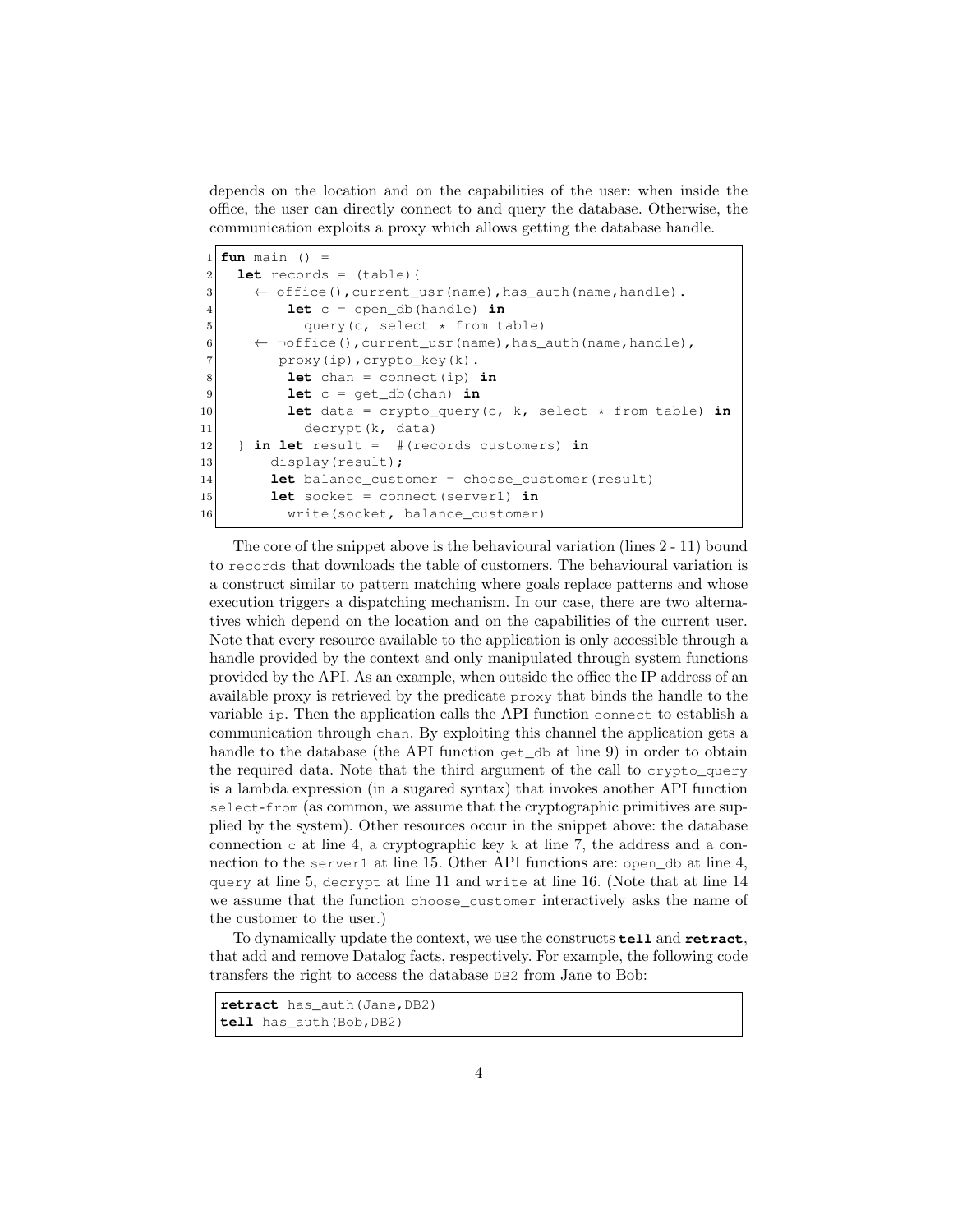An application fails to adapt to a context (*functional failure*), when the dispatching mechanism fails. Another kind of failure happens when an application does not manipulate resources as expected (*non-functional failure*).

As an example of non-functional failure, assume that the company at a certain point decides to protect data about its customers. To do that, it constraints a vendor's application to open no further connections once connected to the company proxy, when out of the office  $-$  inside, a firewall is assumed to do the job. The application above violates this constraint because it computes the balance of a customer and sends it to server1.

Our two-phase static analysis prevents programs from experiencing either kind of failures. It consists of a type and effect system at compile time and of a control flow analysis at loading time.

The compilation results in a triple  $(C_p, e, H)$  made of the application context, the object code and an effect. Types are (almost) standard, and  $H$  is an overapproximation, called *history expression*, of the actual runtime behaviour of *e*. The effect abstractly represents the changes and the queries performed on the context and the invocations to the API functions at runtime.

For example, the type of function main is unit  $\rightarrow$  unit, and the history expression of the fragment between lines 6 and 11 is

$$
H = ask G \cdot connect(address) \langle H_c \rangle \cdot get\_db(channel) \langle H_g \rangle \cdotcrypta query(databases) \langle H_q \rangle \cdot decrypt(key) \langle H_k \rangle
$$

where  $askG$  represents (a call to the Datalog deduction machinery on) the goal in lines 6 and 7, followed by four abstract calls, corresponding to the API invocations in lines 8-11 (*·* stands for sequential composition). The abstract calls have the form  $f(k)\langle H \rangle$ , where k is the kind of the resource affected by f and the history expression  $H$  is its latent effect as declared by the API. For example,  $get\_db(charnel)\langle H_g \rangle$  corresponds to the invocation at line 9, and indicates that the resource is a channel, and that  $H<sub>q</sub>$  is the latent effect of the system function get\_db. Note that the function  $f$  changes the resource state *and* the context, e.g. through a **tell**/**retract**. Consequently, the latent effect registers these modifications. Indeed, most likely  $H_g$  will contain an element *tell connected*(*Jane, DB*2) to record in the context that the system function connected the current user to the selected database, say Jane to DB2.

At loading time, the virtual machine of  $ML_{\text{CoDa}}$  performs two steps: linking and verification. The first step links the API to its actual implementation, and it constructs the initial context  $C$ , by combining the one of the application  $C_p$  with the system context that includes information on the actual state of the system, e.g. available resources and their usage constraints. Of course, the context *C* is checked for consistency. Then our last mile verification begins: it checks whether no functional failure occurs, i.e. whether the application adapts to all evolutions of *C* that may occur at runtime. And then it checks non-functional failures, i.e. whether resources are used in accordance with the rules established by the system that loads the program. Only those which pass the verification will be run. To do that conveniently and efficiently, we build a graph  $\mathcal G$  describing the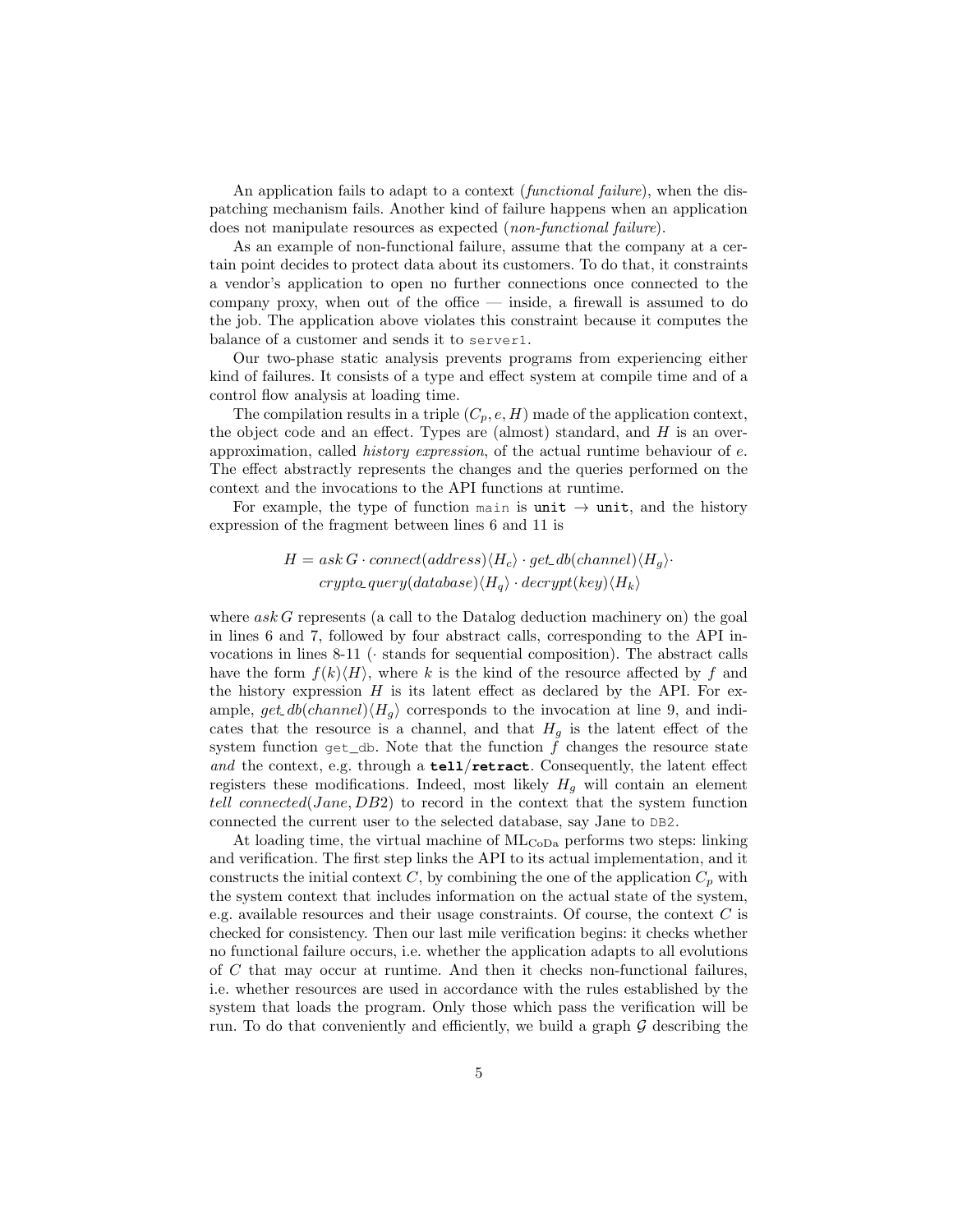

<span id="page-5-1"></span>Fig. 1. Two evolution graphs showing a functional failure (top) and a non-functional failure (bottom)

possible evolutions of the initial context *C*, through a control flow analysis of the history expression  $H$ . The nodes of  $G$  over-approximate the context arising at runtime and its edges are labelled by the action which carried out the context change. A distinguished aspect of our analysis is that it depends on the initial context *C*, right because our application may behave correctly in one context and fail in another.

The example above is rather simple, but suffices to show a functional and a non-functional failure. For the first, consider Alan who runs the application above. The graph shown in Fig. [1](#page-5-1) (top) results from our analysis, where  $C_a$  is the initial context. Since he is not authorised to access the company database, the behavioural variation records fails (the predicate has\_auth is false in *Ca*). The failure is shown in the graph of Fig. [1](#page-5-1) because the failure node (dotted and in red in the pdf)  $*$  is reachable.

A non-functional failure occurs when Jane runs the application outside the office. The initial context now is different from  $C_a$ , and the graph in Fig. [1](#page-5-1) (bottom) displays how this context evolves when the API calls in the code are carried out. Since Jane is outside, the second case of the behavioural variation records is selected. The application violates the constraint informally introduced above (once connected from outside, no other connections are allowed), because the function connect attempts to establish a new connection to server1 at line 15 (represented by the dotted edge and the node, drawn in blue in the pdf).

## <span id="page-5-0"></span>3 ML<sub>CoDa</sub> with resources

 $C_a$  >  $\longrightarrow$ 

We briefly define the syntax and the operational semantics of our extension of MLCoDa to explicitly deal with resources; we mainly concentrate on its peculiar constructs, as those inherited by Datalog and ML are standard.

 $Syntax$  ML<sub>CoDa</sub> consists of two sub-components: a Datalog with negation to describe the context and a core ML extended with COP features.

The Datalog part is standard: a program is a set of facts and clauses. We assume that each program is safe [\[7\]](#page-20-9); to deal with negation, we adopt *Stratified Datalog* under the Closed World Assumption.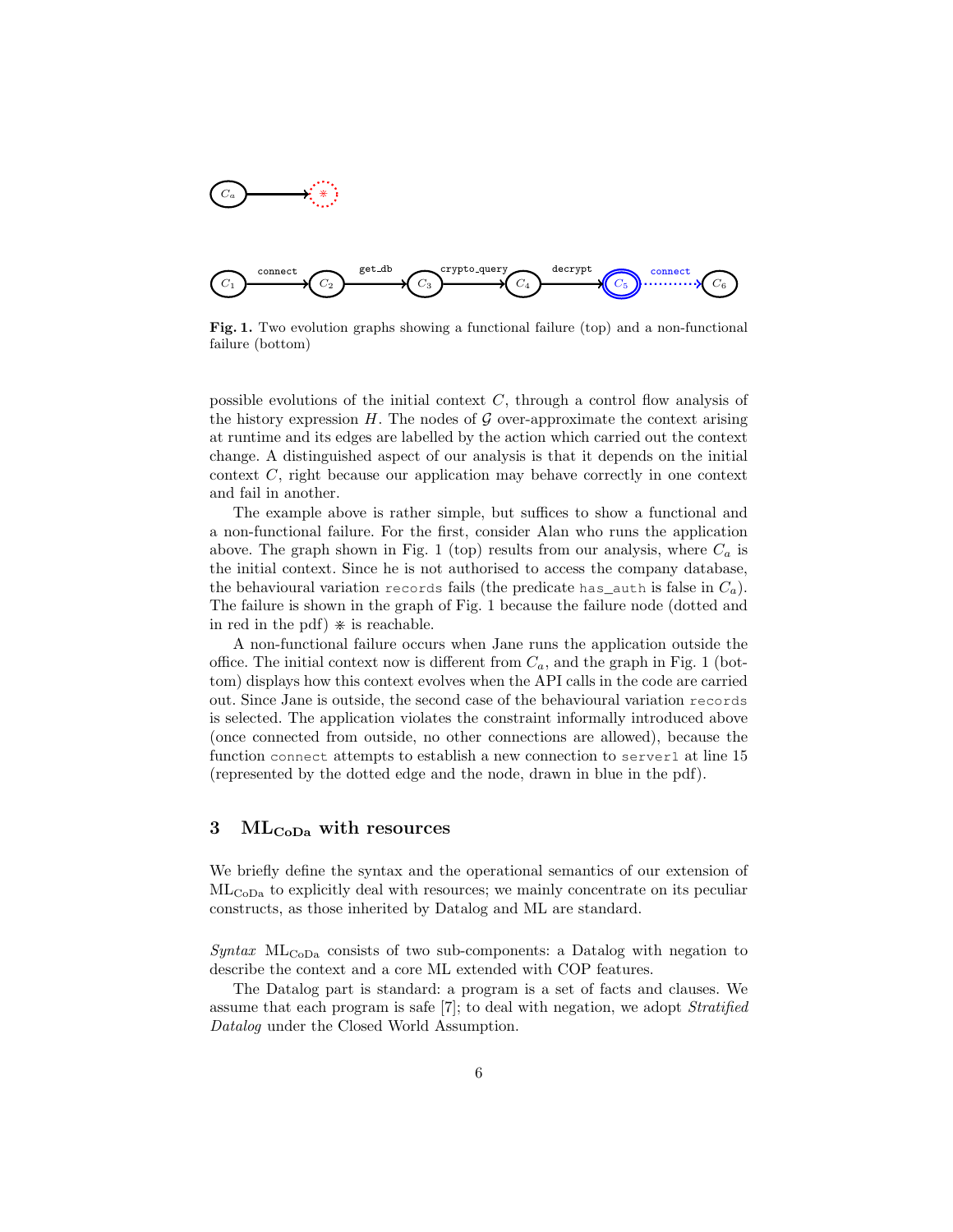The functional part inherits most of the ML constructs. Besides the usual ones, our values include Datalog facts *F*, behavioural variations and resource handles *r*. Also, we introduce the set  $\tilde{x} \in DynVar$  of *parameters*, i.e. variables assuming values depending on the properties of the running context, while  $x, y \in$ *V ar* are standard identifiers, disjoint from parameters. Our COP constructs include behavioural variations  $(x)$  {*Va*}, each consisting of a variation *Va*, i.e. a list  $G_1.e_1, \ldots, G_n.e_n$  of expressions  $e_i$  guarded by Datalog goals  $G_i$  (*x* possibly free in  $e_i$ ). At runtime, the first goal  $G_i$  satisfied by the context determines the expression *e<sup>i</sup>* to be selected (*dispatching*). The *dlet* construct implements the context-dependent binding of a parameter  $\tilde{x}$  to a variation *Va*. The *tell*/*retract* constructs update the context by asserting/retracting facts. The append operator  $e_1 \cup e_2$  concatenates behavioural variations, so allowing for dynamic composition. The application of a behavioural variation  $\#(e_1, e_2)$  applies  $e_1$  to its argument *e*2. To do so, the dispatching mechanism is triggered to query the context and to select from *e*<sup>1</sup> the expression to run, if any. We assume that the programmer can invoke a set of functions provided by the API, by writing  $f(e_1, \ldots, e_n)$ . The syntax follows:

 $\tilde{x} \in DynVar\left(Var \cap DynVar = \emptyset\right)$   $C, C_p \in Context \quad r \in Res \quad f \in API$  $Va ::= G.e \mid G.e, Va$  $v ::= c | \lambda_n x.e | (x) \{V a\} | F | r$  $e ::= v | x | \tilde{x} | e_1 e_2 | let x = e_1 in e_2 | if e_1 then e_2 else e_3 |$  $dlet \tilde{x} = e_1 \text{ when } G \text{ in } e_2 \mid tell(e_1) \mid return(e_1) \mid e_1 \cup e_2 \mid \#(e_1, e_2) \mid$  $f(e_1,\ldots,e_n)$ 

*Semantics* For the Datalog evaluation, we adopt the top-down standard seman-tics for stratified programs [\[7\]](#page-20-9). Given a context  $C \in Context$  and a goal  $G$ ,  $C \models G \text{ with } \theta \text{ means that the goal } G$ , under the substitution  $\theta$  replacing constants for variables, is satisfied in the context *C*.

The small-step operational semantics of  $ML_{CoDa}$  is defined for expressions with no free variables, but possibly with free parameters, allowing for openness. For that, we have an environment  $\rho: DynVar \to Va$ , mapping parameters to variations. A transition  $\rho \vdash C, e \rightarrow C', e'$  says that in the environment  $\rho$ , the expression *e* is evaluated in the context *C* and reduces to  $e'$  changing *C* to  $C'$ . We assume that the initial configuration is  $\rho_0 \vdash C$ ,  $e_p$  where  $\rho_0$  contains the bindings for all system parameters, and *C* results from linking the system and the application contexts.

Fig. [2](#page-7-0) shows the inductive definitions of the reduction rules for the constructs typical of  $ML_{\text{CoDa}}$ ; the other ones are standard, and such are the congruence rules that reduce subexpressions, e.g.  $\rho \vdash C$ , tell(*e*)  $\rightarrow C'$ , tell(*e'*) if  $\rho \vdash C$ ,  $e \rightarrow C'$ , *e'*. See [\[11\]](#page-20-10) for full definitions. Below, we briefly comment on the rules displayed.

The rule for  $tell(e)/retract(e)$  evaluates the expression *e* until it reduces to a fact  $F$ , which is a value of  $ML_{\text{CoDa}}$ . Then, the evaluation yields the unit value  $\alpha$  and a new context  $C'$ , obtained from  $C$  by adding/removing  $F$ . The following example shows the reduction of a *tell* construct, where we apply the function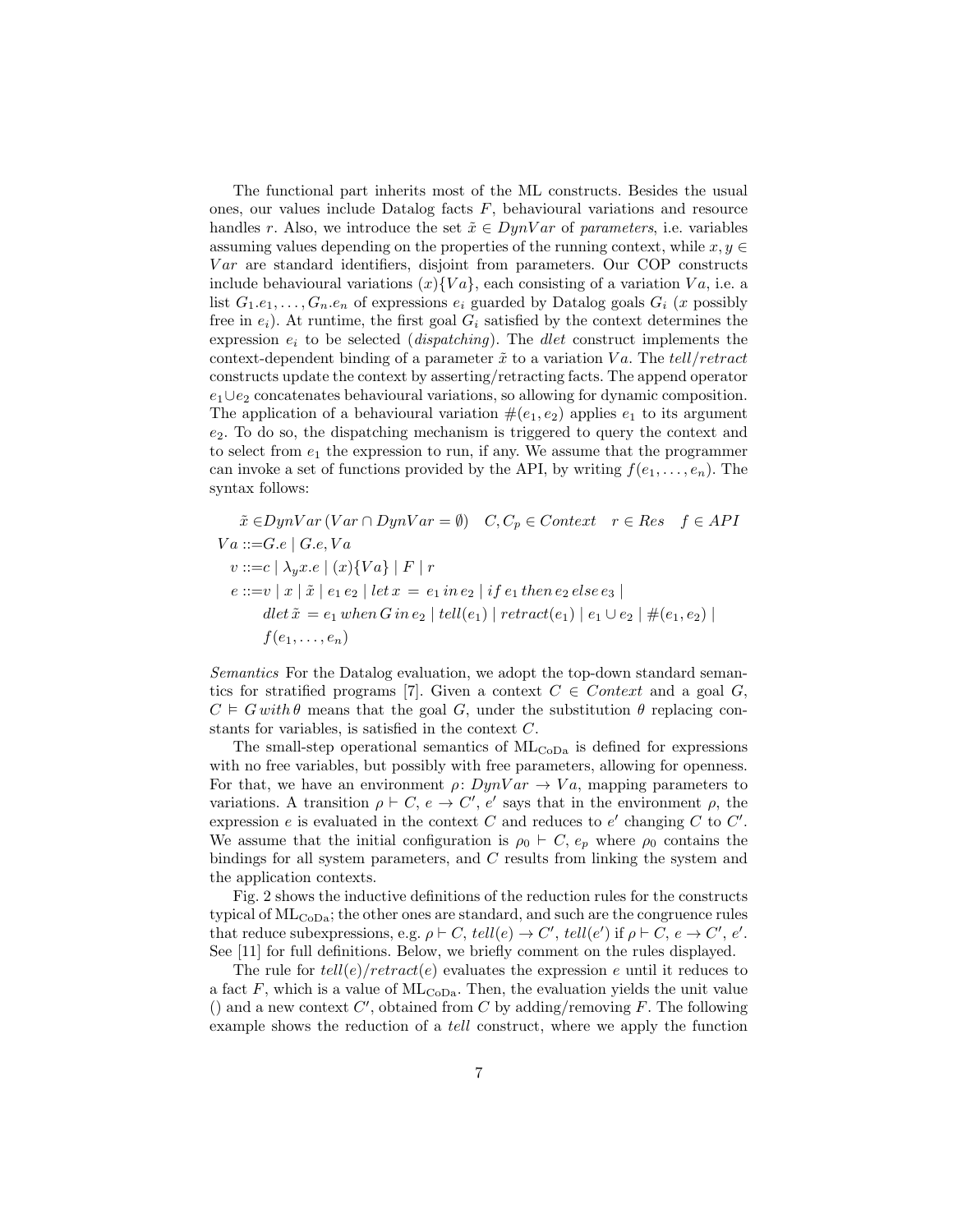

<span id="page-7-0"></span>Fig. 2. The reduction rules for the constructs peculiar of  $ML_{\text{CoDa}}$ 

 $f \circ \phi = \lambda x$ . if  $e_1$  then  $F_2$  else  $F_3$  to unit, assuming that  $e_1$  reduces to false without changing the context:

$$
\rho \vdash C, \mathsf{tell}(\mathsf{foo}\,()) \rightarrow^* C, \mathsf{tell}(\mathsf{F}_3) \rightarrow C \cup \{\mathsf{F}_3\}, ()
$$

The rules (DLET1) and (DLET2) for the construct *dlet*, and the rule (PAR) for parameters implement our context-dependent binding. To simplify the technical development we assume here that  $e_1$  contains no parameters. The rule (DLET1) extends the environment  $\rho$  by appending  $G.e_1$  in front of the existent binding for ˜*x*. Then, *e*<sup>2</sup> is evaluated under the updated environment. Notice that the *dlet* does *not* evaluate  $e_1$  but only records it in the environment. The rule (DLET2) is standard: the whole *dlet* yields the value which eventually  $e_2$  reduces to.

The (PAR) rule looks for the variation *Va* bound to  $\tilde{x}$  in  $\rho$ . Then the dispatching mechanism selects the expression to which  $\tilde{x}$  reduces by the following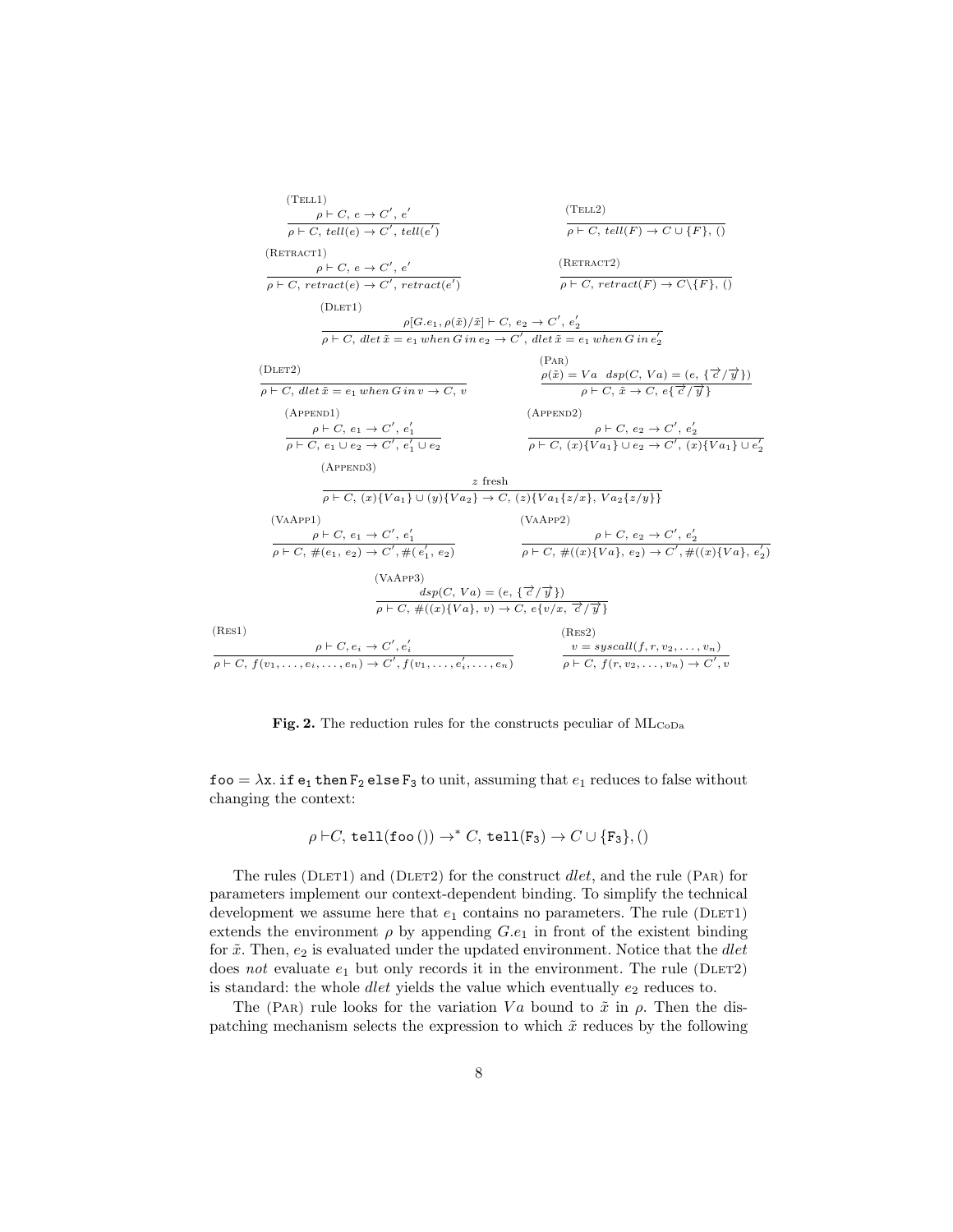partial function:

$$
dsp(C, (G.e, Va)) = \begin{cases} (e, \theta) & \text{if } C \models G \text{ with } \theta \\ dsp(C, Va) & \text{otherwise} \end{cases}
$$

A variation is inspected from left to right to find the first goal *G* satisfied by the context  $C$  ( $C \models G$ ), under a substitution  $\theta$ . If this search succeeds, the dispatching returns the corresponding expression  $e$  and  $\theta$ . Then  $\tilde{x}$  reduces to  $e\theta$ . Instead, if the dispatching fails because no goal holds, the computation gets stuck since the program cannot adapt to the current context.

As an example of context-dependent binding consider the expression  $\text{tel}(\tilde{x})$ , in an environment  $\rho$  that binds the parameter  $\tilde{x}$  to  $e' = G_1.F_5,G_2$ . foo () (foo is defined above) and in a context *C* that satisfies the goal  $G_2$  but not  $G_1$ :

$$
\rho \vdash C, \text{tell}(\tilde{x}) \rightarrow C, \text{ tell}(\text{foo}()) \rightarrow^* C, \text{tell}(F_3) \rightarrow C \cup \{F_3\},()
$$

In the first step, we retrieve the binding for  $\tilde{x}$  (recall it is *e'*), where  $dsp(C, e') =$  $dsp(C, \mathsf{G}_1.\mathsf{F}_5, \mathsf{G}_2.\mathsf{foo}()) = (\mathsf{foo}(), \theta), \text{ for a suitable substitution } \theta.$ 

The rules for  $e_1 \cup e_2$  sequentially evaluate  $e_1$  and  $e_2$  until they reduce to behavioural variations. Then, they are concatenated (bound variables are renamed to avoid name captures, see rule (APPEND3)). As an example of concatenation, let T be the goal always true, and consider the function  $do = \lambda x.\lambda y.x \cup (w)\{T.y\}$ . It takes as arguments a behavioural variation *x* and a value *y*, and it extends *x* by adding a default case which is always selected when no other case applies. In the following computation we apply *doo* to the behavioural variation  $bv = (x) \{G_1.c_1, G_2.x\}$  and to  $c_2$  ( $c_1, c_2$  constants):

$$
\rho \vdash C, \, \text{doo} \, p \, c_2 \ \rightarrow \ C, \, (x) \{G_1.c_1, G_2.x\} \cup (w) \{T.c_2\} \ \rightarrow \ C, \, (z) \{G_1.c_1, G_2.x, T.c_2\}
$$

The behavioural variation application  $\#(e_1, e_2)$  evaluates the subexpressions until  $e_1$  reduces to  $(x)$  {Va} and  $e_2$  to a value *v*. Then the rule (VAApp3) invokes the dispatching mechanism to select the relevant expression *e* from which the computation proceeds after *v* replaced *x*. Also in this case the computation gets stuck if the dispatching mechanism fails. As an example, consider the above behavioural variation *bv* and apply it to the constant *c* in a context *C* that satisfies the goal  $G_2$  but not  $G_1$ . Since  $dsp(C, bv) = dsp(C, (x)\{G_1.c_1, G_2.x\})$  $(x, \theta)$  for some substitution  $\theta$ , we get

$$
\rho \vdash C, \#((x)\{G_1.c_1,G_2.x\}, c) \rightarrow C, c
$$

The rules for API invocation first evaluate the arguments, and then run the code of f through the meta function *syscall*, possibly affecting the context. For simplicity, we assume that a single resource handle occurs in an API invocation, as its first argument.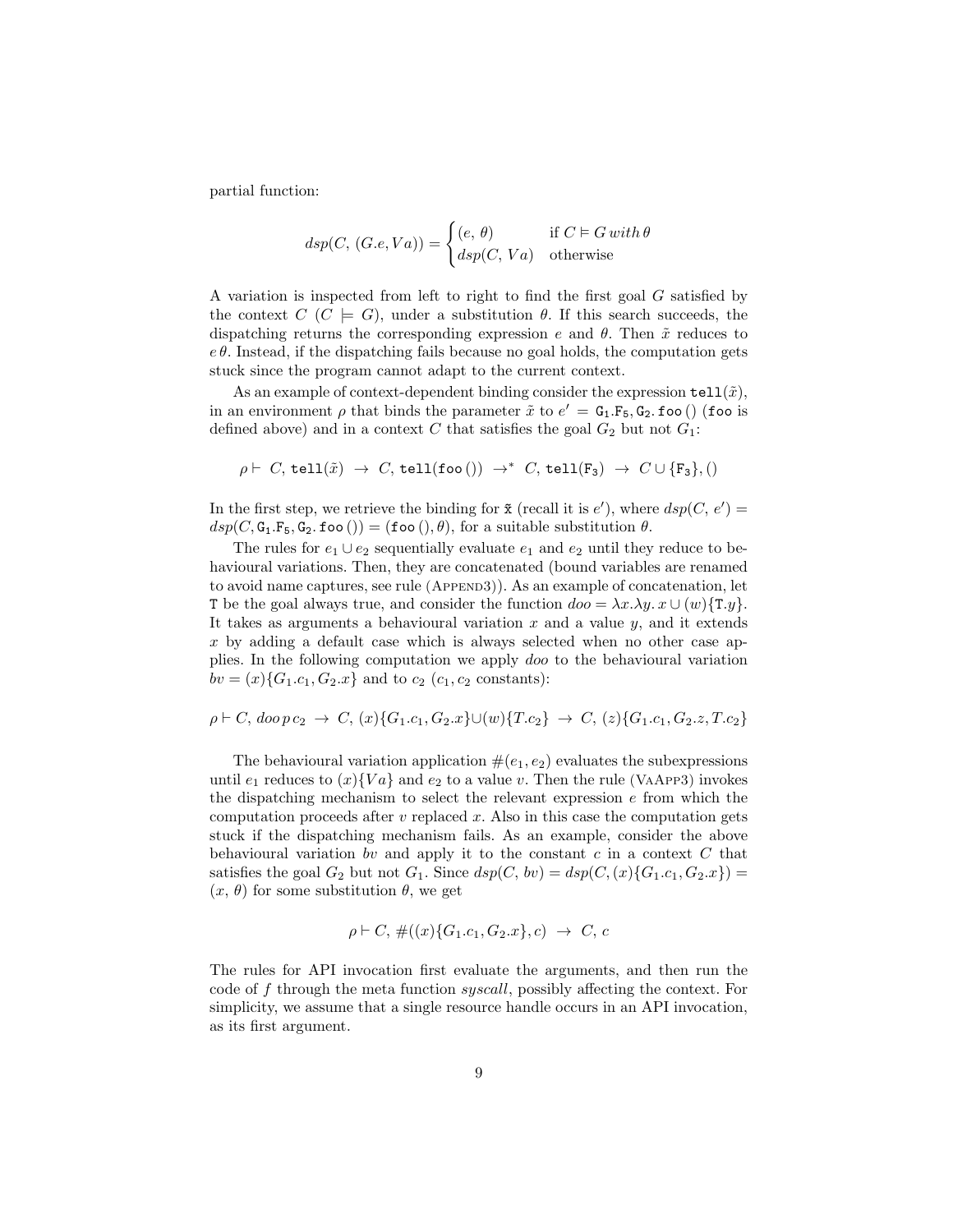*C,* ✏ *· H* ! *C, H C, µh.H* ! *C, H*[*µh.H/h*] *C, H*<sup>1</sup> ! *C*<sup>0</sup> *, H*<sup>0</sup> 1 *C, H*<sup>1</sup> + *H*<sup>2</sup> ! *C*<sup>0</sup> *, H*<sup>0</sup> *i C, H*<sup>2</sup> ! *C*<sup>0</sup> *, H*<sup>0</sup> 2 *C, H*<sup>1</sup> + *H*<sup>2</sup> ! *C*<sup>0</sup> *, H*<sup>0</sup> 2 *C, H*<sup>1</sup> ! *C*<sup>0</sup> *, H*<sup>0</sup> 1 *C, H*<sup>1</sup> *· H*<sup>2</sup> ! *C*<sup>0</sup> *, H*<sup>0</sup> <sup>1</sup> *· H*<sup>2</sup> *C, tell F* ! *C* [ *{F},* ✏ *C, retract F* ! *C\{F},* ✏ *C, H* ! *C*<sup>0</sup> *, H*<sup>0</sup> *C, f*(*k*)h*H*i ! *C*<sup>0</sup> *, f*(*k*)h*H*<sup>0</sup> i *C, f*(*k*)h✏i ! *C,* ✏ *C* ✏ *G C, ask G.H* ⌦ ! *C, H C* 2 *G C, ask G.H* ⌦ ! *C,*

<span id="page-9-1"></span>Fig. 3. Semantics of History Expressions

## <span id="page-9-0"></span>4 Types

#### 4.1 History Expressions

History Expressions [\[3\]](#page-20-11) are a basic process algebra used to soundly abstract the set of execution histories that a program may generate. Here, history expressions approximate the sequence of actions that a program may perform over the context at runtime, i.e. asserting/retracting facts and asking if a goal holds, as well as how behavioural variations will be "resolved". In addition, we record a call to an API function, together with its abstract behaviour, represented as a history expression.

The syntax of history expressions is the following

$$
H ::= \epsilon | h | \mu h \cdot H | H_1 + H_2 | H_1 \cdot H_2 | tell F | retract F | f(k) \langle H \rangle | \Delta
$$
  

$$
\Delta ::= ask G \cdot H \otimes \Delta | fail
$$

The empty history expression  $\epsilon$  abstracts programs which do not interact with the context;  $\mu h$ . H represents possibly recursive functions, where h is the recursion variable; the non-deterministic sum  $H_1 + H_2$  stands for the conditional expression *if-then-else*; the concatenation  $H_1 \cdot H_2$  is for sequences of actions that arise, e.g. while evaluating applications; the "atomic" history expressions *tell F* and *retract F* are for the analogous expressions of  $ML_{\text{CoDa}}$ ; the history expression for an API invocation is rendered by  $f(k)\langle H \rangle$ , where *f* acts on a resource of type k, and H is the history expression declared in the API;  $\Delta$  is an *abstract variation*, defined as a list of history expressions, each element *H<sup>i</sup>* of which is guarded by an  $ask \ G_i$ , so to mimic our dispatching mechanism. For an example of abstract variation, see the history expression *H* in Section [2.](#page-2-0)

Given a context *C*, the behaviour of a closed history expression *H* (i.e. with no free variables) is formalised by the transition system inductively defined in Fig. [3.](#page-9-1) A transition  $C, H \to C', H'$  means that *H* reduces to *H'* in the context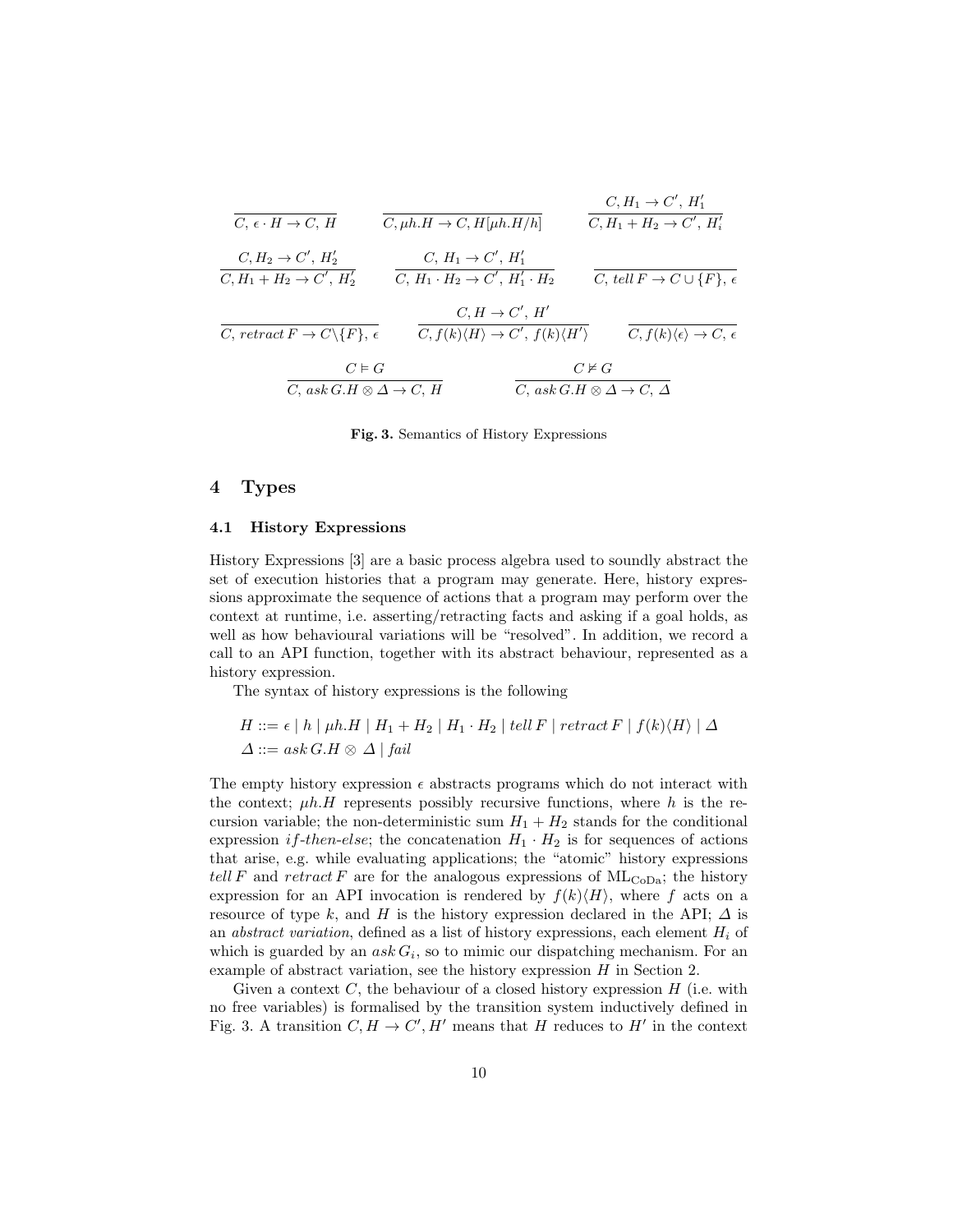$C$  and yields the context  $C'$ . Most rules are similar to the ones in [\[3\]](#page-20-11), and below we briefly comment on them.

The recursion  $\mu h.H$  reduces to its body *H* substituting  $\mu h.H$  for the recursion variable *h*. The sum  $H_1 + H_2$  non-deterministically reduces to the history expression obtained by reducing either  $H_1$  or  $H_2$ . The sequence  $H_1 \cdot H_2$  reduces to  $H_2$ , provided that  $H_1$  step-wise becomes  $\epsilon$ . An action *tell F* reduces to  $\epsilon$  and yields a context  $C'$  where the fact  $F$  has just been added; similarly for *retract*  $F$ . The rules for an API invocation evaluate the body *H* until termination. The rules for  $\Delta$  scan the abstract variation and look for the first goal *G* satisfied in the current context; if this search succeeds, the overall history expression reduces to the history expression *H* guarded by *G*; otherwise the search continues on the rest of  $\Delta$ . If no satisfiable goal exists, the stuck configuration *C*, *fail* is reached, representing that the dispatching mechanism fails.

#### 4.2 Types and effects

We extend in Fig. [5](#page-12-0) and Fig. [4](#page-11-0) the logical presentation of a type and effect system for  $ML_{\text{CoDa}}$  of [\[9\]](#page-20-2) by introducing a family of types  $res(k)$  for every kind *k* of resource. As done there, we assume a Datalog typing function  $\gamma$  that given a goal *G* returns a list of pairs  $(x, \text{ type-of-}x)$ , for all the variables x of  $G(\gamma)$  is used e.g. in the rule TVARIATION in Fig. [5\)](#page-12-0).

The syntax of types is

$$
\tau_b ::= \tau_c \mid res(k) \qquad \tau_c \in \{int, bool, unit, ...\} \qquad k \in ResFamily
$$

$$
\tau ::= \tau_b \mid \tau_1 \xrightarrow{K|H} \tau_2 \mid \tau_1 \xrightarrow{K|\Delta} \tau_2 \mid fact_{\phi} \qquad \phi \in \wp(Fact)
$$

We have types for constants (*int*, *bool*, *unit*, . . . ), resource types, functional types, behavioural variations types, and facts. Some types are annotated to support our static analysis. In the type  $fact_{\phi}$  the set  $\phi$  soundly contains the facts that an expression can be reduced to at runtime (see the rules of the semantics (TELL2) and (RETRACT2)). In the type  $\tau_1 \xrightarrow{K|H} \tau_2$  associated with a function  $f$ , the environment  $K$  is a precondition needed to apply  $f$ . The environment K maps a parameter  $\tilde{x}$  to a pair consisting of a type and an abstract variation  $\Delta$ , used to resolve the binding for  $\tilde{x}$  at runtime, formally  $K ::= \emptyset \mid K, (\tilde{x}, \tau, \Delta)$ . As an annotation, *K* stores the types and the abstract variations of parameters occurring inside the body of  $f$ . The history expression  $H$  is the latent effect of *f*, i.e. the sequence of actions that may be performed over the context during the function evaluation. Analogously, in the type  $\tau_1 \xrightarrow{K|\Delta} \tau_2$  associated with the behavioural variation  $bv = (x)\{Va\}$ , *K* is a precondition for applying *bv* and  $\Delta$  is an abstract variation representing the information that the dispatching mechanism uses at runtime to apply *bv*.

We now introduce the orderings  $\subseteq_H$ ,  $\subseteq_\Delta$ ,  $\subseteq_K$  on *H*,  $\Delta$  and *K*, respectively (often omitting the indexes when unambiguous). We define  $H_1 \subseteq H_2$  iff  $\exists H_3$ such that  $H_2 = H_1 + H_3$ ;  $\Delta_1 \subseteq \Delta_2$  iff  $\exists \Delta_3$  such that  $\Delta_2 = \Delta_1 \otimes \Delta_3$ , (note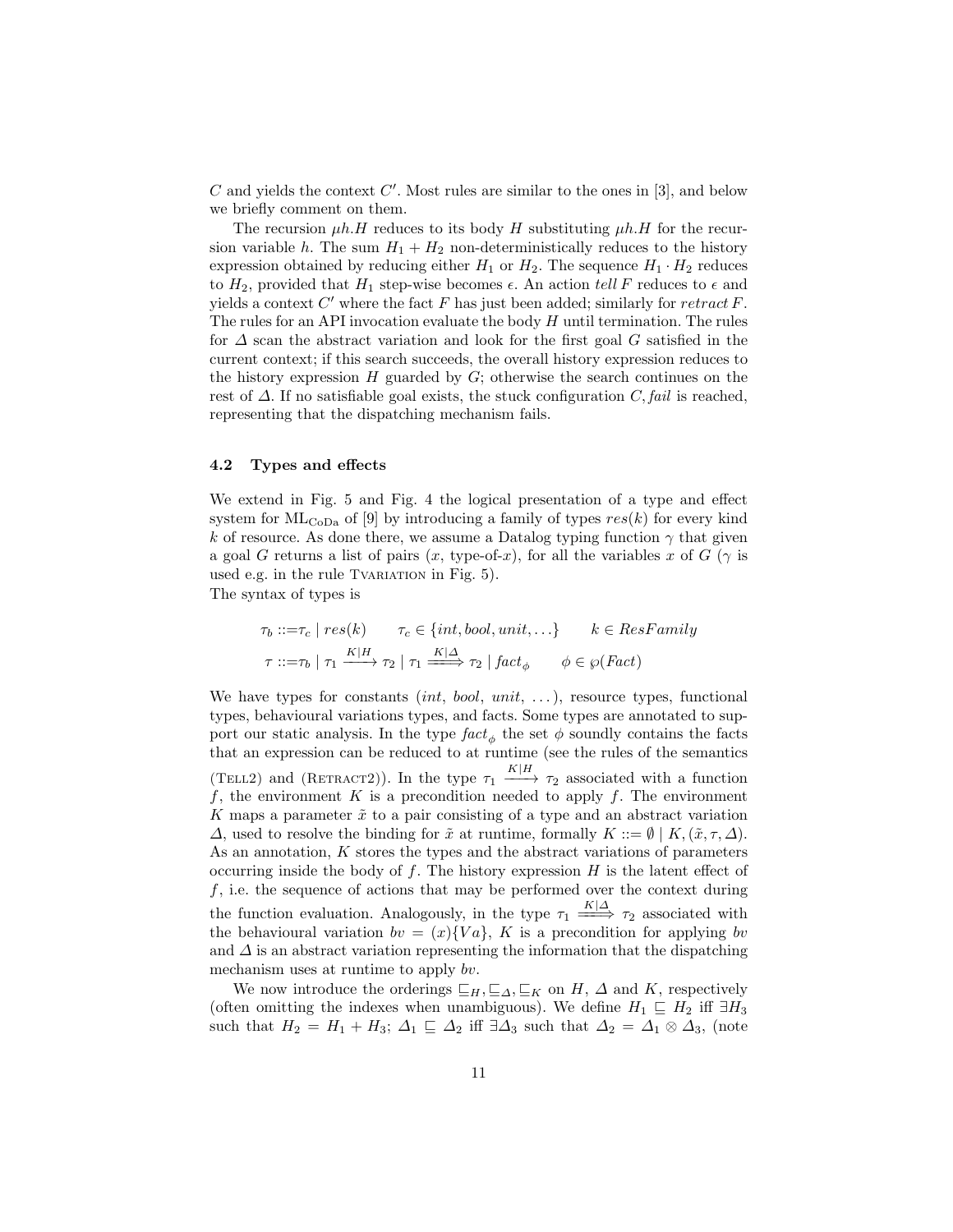| $(S_{TCONST})$<br>$\tau_b \leq \tau_b$ | (SFACT)<br>$\phi \subseteq \phi'$<br>$fact_{\phi} \leq fact_{\phi'}$                                                                                                |
|----------------------------------------|---------------------------------------------------------------------------------------------------------------------------------------------------------------------|
| (SFUN)                                 | (SVA)                                                                                                                                                               |
| $\tau'_1\leq \tau_1$                   | $\tau_1' \leq \tau_1$ $K \sqsubseteq K'$                                                                                                                            |
| $K \sqsubseteq K'$                     | $\tau_2\leq\tau_2'$                                                                                                                                                 |
| $\tau_2\leq\tau_2'$                    | $\Delta \sqsubseteq \Delta'$                                                                                                                                        |
| $H \sqsubset H'$                       | $\tau_1 \xrightarrow{K H} \tau_2 \leq \tau_1' \xrightarrow{K' H'} \tau_2' \quad \tau_1 \xrightarrow{K \Delta} \tau_2 \leq \tau_1' \xrightarrow{K' \Delta'} \tau_2'$ |

<span id="page-11-0"></span>Fig. 4. The subtyping relation

that we assume  $fail \otimes \Delta = \Delta$ , so  $\Delta$  has a single trailing term *fail*);  $K_1 \sqsubseteq K_2$  iff  $((\tilde{x}, \tau_1, \Delta_1) \in K_1 \text{ implies } (\tilde{x}, \tau_2, \Delta_2) \in K_2 \wedge \tau_1 \leq \tau_2 \wedge \Delta_1 \sqsubseteq \Delta_2).$ 

Typing judgements  $\Gamma$ ;  $K \vdash e : \tau \triangleright H$  mean that in the standard type environment  $\Gamma$  and in the *parameter environment*  $K$ , the expression  $e$  has type  $\tau$ and effect  $H$ . Furthermore, we assume that the type of every API function  $f$  is stored in the typing environment  $\Gamma$ , i.e.  $\Gamma(f) = res(k) \times \tau_2 \times \cdots \times \tau_n \xrightarrow{\epsilon, H} \tau_b$ , where, by abuse of notation, we use a tuple type for the domain of  $f$  (see the rule (Tres) below).

We now briefly comment on the most interesting rules; more comments and examples can be found in [\[9\]](#page-20-2). As expected the rules for subtyping and subeffecting  $(Fig. 4)$  $(Fig. 4)$  say that the subtyping relation is reflexive (rule  $(SREFL)$ ); that a type  $fact_{\phi}$  is a subtype of a type  $fact_{\phi'}$  whenever  $\phi \subseteq \phi'$  (rule (SFACT)); that functional types are contra-variant in the types of arguments and covariant in the type of the result and in the annotations (rule (Sfun)); analogously for the types of behavioural variations (rule (Sva)).

The rule (Tsub) allows us to freely enlarge types and effects by applying the subtyping and subeffecting rules. The rule  $(TFACT)$  says that a fact *F* has type *fact* annotated with the singleton  ${F}$  and empty effect. The rule  $(TTEL)/(TRETRACT)$  asserts that the expression  $tell(e)/retract(e)$  has type *unit*, provided that the type of  $e$  is  $fact_{\phi}$ . The overall effect is obtained by concatenating the effect of  $e$  with the non-deterministic summation of  $tell F/retract F$ where  $F$  is any of the facts in the type of  $e$ . Rule (TPAR) looks for the type and the effect of the parameter  $\tilde{x}$  in the environment  $K$ . In the rule (Tvariation) we guess an environment  $K'$  and the type  $\tau_1$  for the bound variable *x*. We determine the type for each subexpression  $e_i$  under  $K'$  and the environment  $\Gamma$ extended by the type of *x* and of the variables  $\overrightarrow{y_i}$  occurring in the goal  $G_i$  (recall that the Datalog typing function  $\gamma$  returns a list of pairs  $(z, \text{ type-of-}z)$  for all variable *z* of  $G_i$ ). Note that all subexpressions  $e_i$  have the same type  $\tau_2$ . We also require that the abstract variation  $\Delta$  results from concatenating  $ask G_i$  with the effect computed for  $e_i$ . The type of the behavioural variation is annotated by  $K'$  and  $\Delta$ . The rule (Tvapp) type-checks behavioural variation applications and reveals the role of preconditions. As expected,  $e_1$  is a behavioural variation with parameter of type  $\tau_1$  and  $e_2$  has type  $\tau_1$ . We get a type if the environment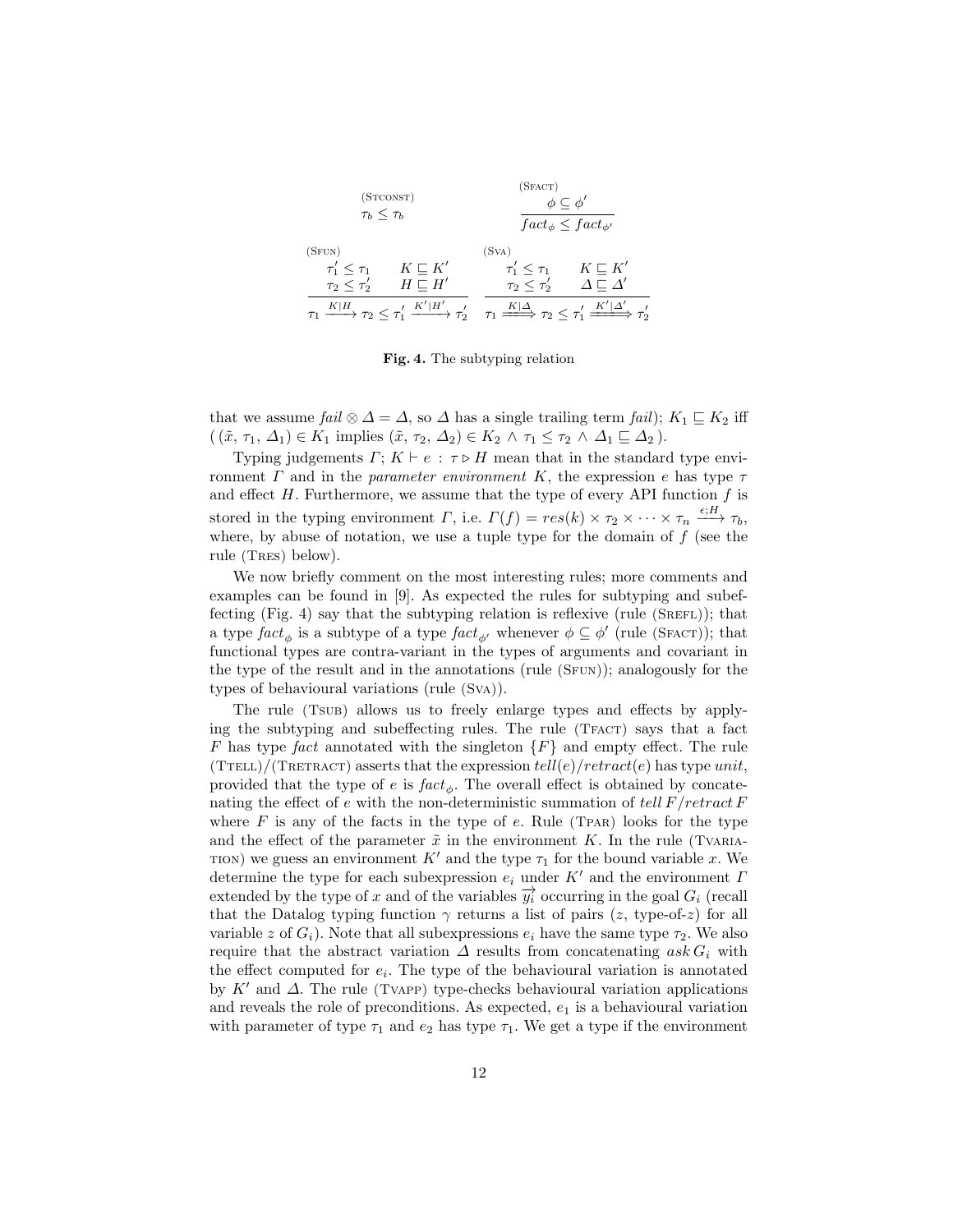$$
\begin{array}{c|c|c|c|c} & \underline{(\text{Test})} & \underline{F_1 K \vdash e : \tau' \triangleright H' & \tau' \leq \tau & H' \sqsubseteq H & \underline{(\text{Toosr})} \\ & & \underline{(\text{TextT})} & & \underline{(\text{TextT})} & & \underline{(\text{TextT})} \\ & & & \underline{(\text{TextT})} & & \underline{(\text{TextT})} & & \underline{(\text{TextT})} \\ & & & \underline{(\text{TextT})} & & \underline{(\text{TextT})} & & \underline{(\text{TextT})} \\ & & & \underline{(\text{TextT})} & & \underline{(\text{TextT})} & & \underline{(\text{TextT})} & & \underline{(\text{TextT})} \\ & & & \underline{(\text{TextT})} & & \underline{(\text{TextT})} & & \underline{(\text{TextT})} & & \underline{(\text{TextT})} & & \underline{(\text{TextT})} \\ & & & \underline{(\text{TextT})} & & \underline{(\text{TextT})} & & \underline{(\text{TextT})} & & \underline{(\text{TextT})} & & \underline{(\text{TextT})} \\ & & & \underline{(\text{TextT})} & & \underline{(\text{TextT})} & & \underline{(\text{TextT})} & & \underline{(\text{TextT})} & & \underline{(\text{TextT})} \\ & & & \underline{(\text{TextT})} & & \underline{(\text{TextT})} & & \underline{(\text{TextT})} & & \underline{(\text{TextT})} & & \underline{(\text{That})} \\ & & & \underline{(\text{TextT})} & & \underline{(\text{TextT})} & & \underline{(\text{TextT})} & & \underline{(\text{That})} & & \underline{(\text{That})} \\ & & & \underline{(\text{That})} & & \underline{(\text{That})} & & \underline{(\text{That})} & & \underline{(\text{That})} & & \underline{(\text{That})} \\ & & & \underline{(\text{That})} & & \underline{(\text{That})} & & \underline{(\text{That})} & & \underline{(\text{That})} \\ & & & \underline{(\text{That})} & & \underline{(\text{That})} & & \underline{(\text{That})} \\ & & & \underline{(\text{That})} & & \underline{(\text{That})} & & \underline{(\text{That})} & & \underline{(\text{That})} \\ & & & \underline{(\text{That})} & & \underline{(\text{That})} & & \underline{(\text
$$

 $\Gamma(f)$ :  $res(k) \times \tau_2 \times \cdots \times \tau_n \xrightarrow{\emptyset; H} \tau_b \qquad \Gamma; K \vdash e_i : \tau_i \triangleright H_i$  $f(e_1, \ldots, e_n) : \tau_b \triangleright H_1 \cdot \ldots \cdot H_n \cdot f(k) \langle H \rangle$  where  $\tau_1 = res(k)$ 

<span id="page-12-0"></span>Fig. 5. Type and effect system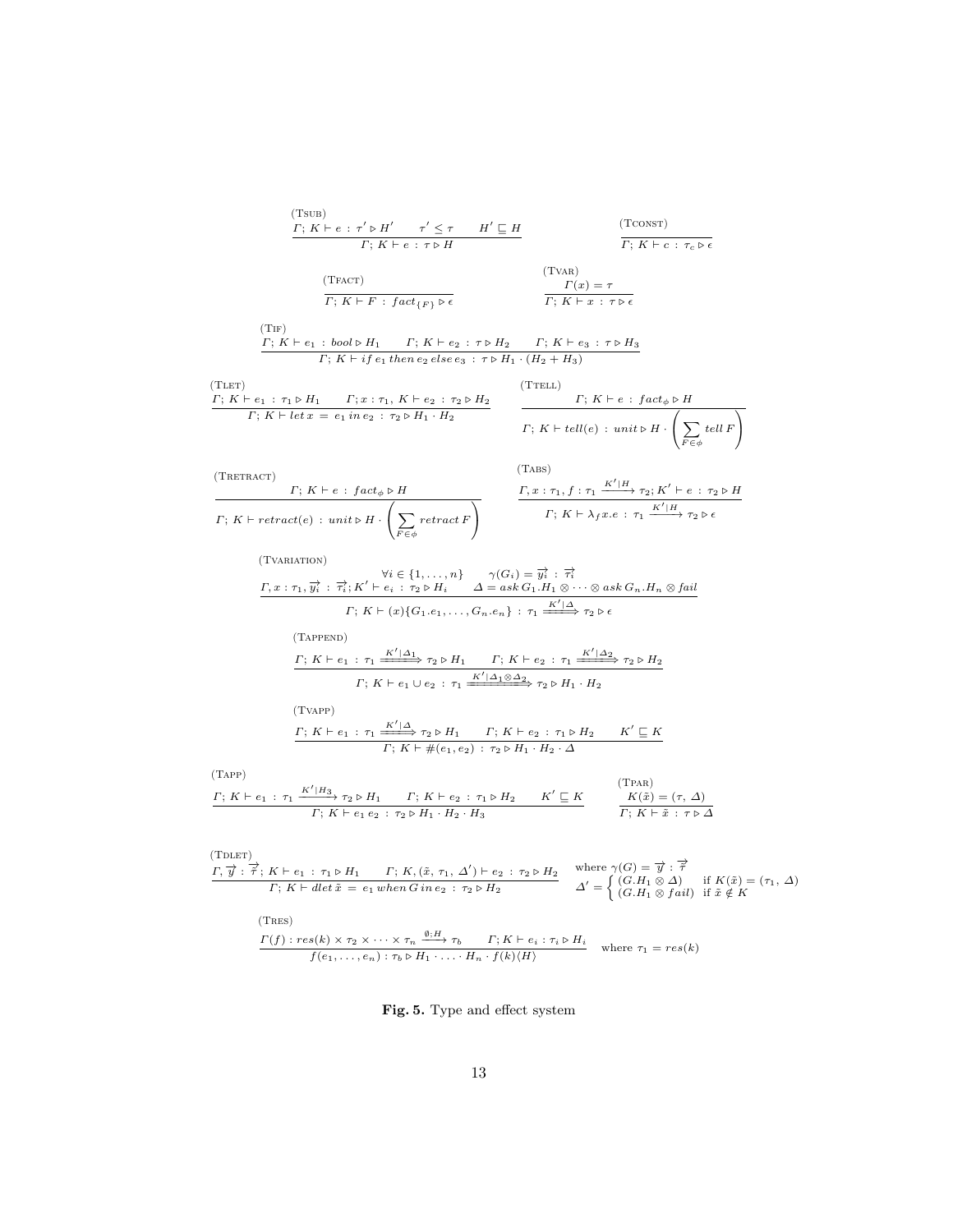$K'$ , which acts as a precondition, is included in  $K$  according to  $\subseteq$ . The type of the behavioural variation application is  $\tau_2$ , i.e. the type of the result of  $e_1$ , and the effect is obtained by concatenating the ones of  $e_1$  and  $e_2$  with the history expression  $\Delta$ , occurring in the annotation of the type of  $e_1$ . The rule (TAPPEND) asserts that two expressions  $e_1, e_2$  with the same type  $\tau$ , except for the abstract variations  $\Delta_1, \Delta_2$  in their annotations, and effects  $H_1$  and  $H_2$ , are combined into  $e_1 \cup e_2$  with type  $\tau$ , and concatenated annotations and effects. More precisely, the resulting annotation has the same precondition of  $e_1$  and  $e_2$  and abstract variation  $\Delta_1 \otimes \Delta_2$ , and effect  $H_1 \cdot H_2$ . The rule (TDLET) requires that  $e_1$  has type  $\tau_1$  in the environment  $\Gamma$  extended with the types for the variables  $\vec{y}$  of the goal *G*. Also, *e*<sup>2</sup> has to type-check in an environment *K* extended with information on the parameter  $\tilde{x}$ . The type and the effect for the overall *dlet* expression are those of  $e_2$ . Finally, the rule (TRES) retrieves the type of f from  $\Gamma$  and type-checks its arguments. The resulting type is the retrieved one for  $f$  and the overall effect is the concatenation of the effects of the arguments and  $f(k)\langle H \rangle$ , where *k* denotes the kind of the resource affected and  $H$  is the latent effect of  $f$ . For simplicity we assume that *f* manipulates a single resource occurring in first position and that *f* can always be applied so its type has no preconditions.

As an example, consider the behavioural variation  $bv_1 = (x) \{G_1.f(e_1), G_2.e_2\}$ . Let  $\Gamma'$  be the environment  $\Gamma, x : int, f : res(k_1) \to \tau$  (goals have no variables) and  $K'$  be the parameter environment. Then assume that under these environments  $e_1$  has type  $res(k_1)$  and effect  $H_r$ , and that the two cases of this behavioural variation have type  $\tau$  and effects  $H_1 = f(k_1)\langle H_r \rangle$  and  $H_2$ , respectively. Hence, the type of  $bv_1$  will be  $int \frac{K'|\Delta}{\Delta} \tau$  with  $\Delta = ask \ G_1.H_1 \otimes ask \ G_2.H_2 \otimes fail$ , while the effect will be empty.

Our type and effect system is sound with respect to the operational semantics of MLCoDa. To concisely state soundness, it is convenient to introduce the following technical definition and to exploit the following results.

Definition 1 (Type of dynamic environment). *Given the type and parameter environments*  $\Gamma$  *and*  $K$ *, we say that the dynamic environment*  $\rho$  *has type*  $K$ *under*  $\Gamma$  (*in symbols*  $\Gamma \vdash \rho : K$ ) *iff*  $dom(\rho) \subseteq dom(K)$  *and*  $\forall \tilde{x} \in dom(\rho)$  *such that*  $\rho(\tilde{x}) = G_1 \cdot e_1, \ldots, G_n \cdot e_n$  and  $K(\tilde{x}) = (\tau, \Delta)$ ,  $\forall i \in [1, n]$  the following hold:  $(a)$   $\gamma(G_i) = \overrightarrow{y_i} : \overrightarrow{\tau_i}$  and (b)  $\Gamma, \overrightarrow{y_i} : \overrightarrow{\tau_i}; K \vdash e_i : \tau' \triangleright H_i$  and (c)  $\tau' \leq \tau$  and  $(d)$   $\bigotimes_{i \in [1,n]} G_i.H_i \sqsubseteq \Delta.$ 

**Theorem 1 (Preservation).** Let  $e_s$  be a closed expression; and let  $\rho$  be a dy*namic environment such that*  $dom(\rho)$  *includes the set of parameters of*  $e_s$  *and such that*  $\Gamma \vdash \rho : K$ *. If*  $\Gamma; K \vdash e_s : \tau \triangleright H_s$  and  $\rho \vdash C, e_s \rightarrow C', e'_s$  then  $\Gamma; K \vdash e_s' : \tau \triangleright H_s'$  and  $C, H_s \rightarrow^* C', H$  for some  $H \sqsubseteq H_s'.$ 

This theorem is quite standard: types are preserved under computations and the effect statically determined includes the one reached by the considered computation. However, the Progress Theorem assumes that the effect  $H$  does not reach *fail*, i.e. that the dispatching mechanism succeeds at runtime. We take care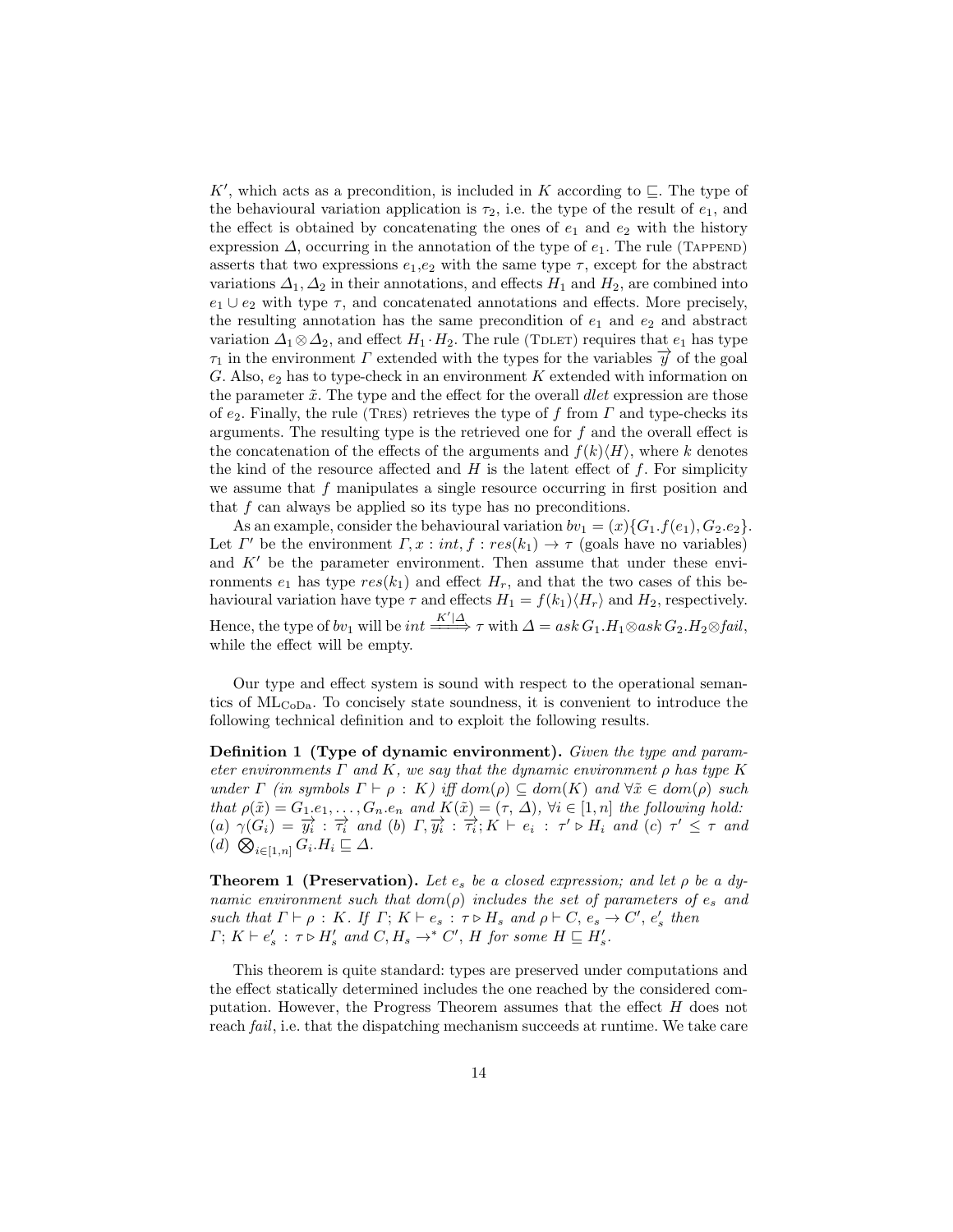of ensuring this property in Section [5](#page-14-0) (below  $\rho \vdash C$ ,  $e \rightarrow \emptyset$  means that there exist no *C'* and *e'* such that  $\rho \vdash C, e \rightarrow C', e'$ . The following corollary ensures that the history expression obtained as an effect of *e* over-approximates the actions that may be performed over the context during the evaluation of *e*.

**Theorem 2 (Progress).** Let  $e_s$  be a closed expression s.t.  $\Gamma; K \vdash e_s : \tau \triangleright H_s;$ and let  $\rho$  be a dynamic environment s.t.  $dom(\rho)$  includes the set of parameters *of*  $e_s$ *, and*  $\Gamma \vdash \rho : K$ *. If*  $\rho \vdash C$ *,*  $e_s \nrightarrow \wedge C$ *,*  $H_s \nrightarrow \vdash C'$ *, fail then*  $e_s$  *is a value.* 

Corollary 1 (Over-approximation). Let  $e_s$  be a closed expression. If  $\Gamma$ ;  $K \vdash$  $e_s$  :  $\tau \triangleright H_s$   $\wedge$   $\rho \vdash C, e_s \rightarrow^* C', e',$  for some  $\rho$  such that  $\Gamma \vdash \rho : K$ , then  $\Gamma; K \vdash e' : \tau \triangleright H'_{s}$  and there exists a sequence of transitions  $C, H_{s} \rightarrow^{*} C', H'$ *for some*  $H' \sqsubseteq H'_s$ *.* 

The following theorem ensures the correctness of our approach.

**Theorem 3 (Correctness).** Let  $e_s$  be a closed expression such that  $\Gamma; K \vdash$  $e_s$ :  $\tau \triangleright H_s$ ; let  $\rho$  be a dynamic environment such that  $dom(\rho)$  includes the set *of parameters of*  $e_s$ *, and that*  $\Gamma \vdash \rho : K$ *; finally let C be a context such that*  $C, H_s \rightarrow ^+C',$  fail. Then either the computation of  $e_s$  terminates yielding a value  $(\rho \vdash C, e_s \rightarrow^* C'', v)$  or it diverges, but it never gets stuck.

## <span id="page-14-0"></span>5 Loading Time Analysis

As anticipated in Section [1,](#page-0-0) the ML<sub>CoDa</sub> compiler produces a triple  $(C_p, e_p, H_p)$ made of the application context  $C_p$ , the object code  $e_p$ , and an effect  $H_p$  overapproximating the behaviour of the application. Using it, the virtual machine of MLCoDa performs a linking and a verification phase at loading time. During the linking phase, system variables are resolved and the initial context *C* is constructed, combining  $C_p$  and the system context, provided that the result is consistent. Still, the application is "open" with respect to its parameters. This calls for the last mile verification phase: we check whether the application adapts to all the evolutions of *C* that may occur at runtime, i.e., that all dispatching invocations will always succeed. And then we check that resources are used in accordance with the rules established by the system loading the program. Only programs which pass this verification phase will be run. To do that conveniently and efficiently, we build a graph  $G$  describing all the possible evolutions of the initial context, exploiting the history expression  $H_p$ . Technically, we compute  $G$  through a static analysis of history expressions with a notion of validity; intuitively, a history expression is valid for an initial context if the dispatching mechanism always succeeds. Our static analysis is specified in terms of Flow Logic [\[16,](#page-20-6)[14\]](#page-20-7), a declarative approach borrowing from and integrating many classical static techniques. Flow Logic has been applied to a wide variety of programming languages and calculi of computation including calculi with functional, imperative, object-oriented, concurrent, distributed, and mobile features, among many see [\[12,](#page-20-12)[6](#page-20-13)[,4,](#page-20-14)[15,](#page-20-15)[10\]](#page-20-16).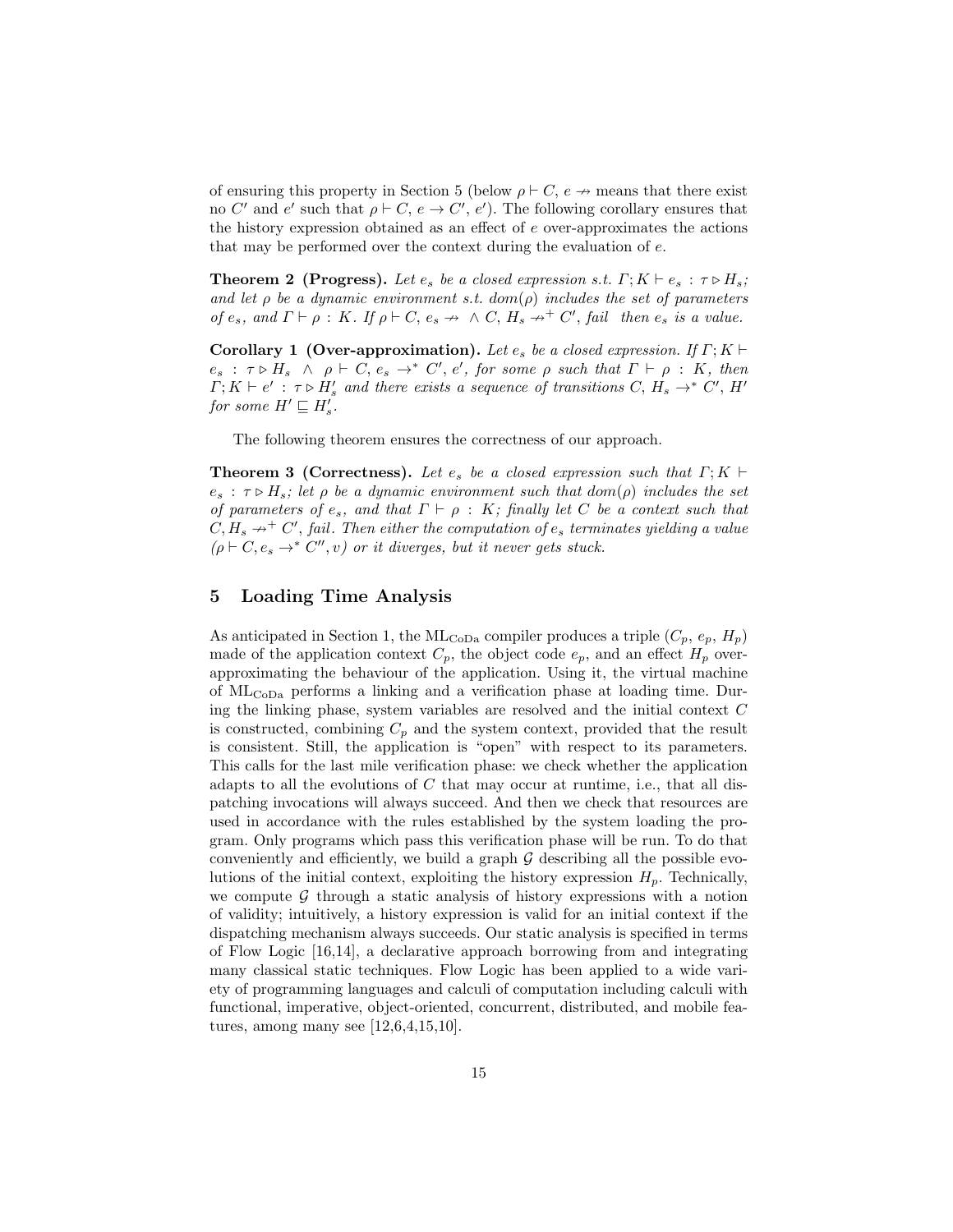To support the formal development, we assume that history expressions are mechanically labelled from a given set  $Lab = Lab_H \biguplus Lab_S$ , with typical element *l*. The elements of  $Lab_H$  label the abstract counterparts of  $ML_{\text{CoDa}}$  constructs, while those of  $Lab_S$  occur in the declared latent effects of the API functions (sometimes, with  $\hat{l}$  as typical element). Formally:

$$
H ::= \ni | \epsilon^{l} | h^{l} | (\mu h. H)^{l} | tell F^{l} | retract F^{l} | f(k)^{l} \langle H^{\hat{i}} \rangle |
$$
  
\n
$$
(H_1 + H_2)^{l} | (H_1 \cdot H_2)^{l} | \Delta
$$
  
\n
$$
\Delta ::= (ask \, G. H \otimes \Delta)^{l} | fail^{l}
$$

For technical reasons, we introduce a new empty history expression  $\alpha$  which is unlabelled. This is because our analysis is syntax-driven, and we need to distinguish when the empty history expression comes from the syntax  $(\epsilon^l)$  and when it is instead obtained by reduction in the semantics  $(a)$ . The semantics of history expressions is accordingly modified, by always allowing the transition  $C, \epsilon^l \to C$ ,  $\infty$ . Furthermore, w.l.o.g. we assume that all the bound variables occurring in a history expression are distinct. To keep track of a bound variable *h<sup>l</sup>* introduced in  $(\mu h. H_1^{l_1})^{l_2}$ , we shall use a suitable function K.

The static approximation is represented by an *estimate*  $(\Sigma_{\text{o}}, \Sigma_{\bullet})$ , given by the pair of functions  $\Sigma_{\circ}, \Sigma_{\bullet}: Lab \to \wp(Context \cup \{*\})$ , where  $*$  is the distinguished "failure" context representing a dispatching failure. For each label *l*, the *pre-set*  $\Sigma_{\text{o}}(l)$  and the *post-set*  $\Sigma_{\text{o}}(l)$  over-approximate the set of contexts possibly arising *before* and *after* the evaluation of *H<sup>l</sup>* , respectively.

We inductively specify our analysis in Fig. [6](#page-17-0) by defining the validity relation

$$
\vDash \subseteq \mathcal{AE} \times \mathbb{H}
$$

where  $A\mathcal{E} = (Lab \rightarrow \wp(Context \cup \{*\}))^2$  is the domain of the results of the analysis and  $\mathbb{H}$  the set of history expressions. We write  $(\Sigma_{\circ}, \Sigma_{\bullet}) \models H^l$ , when the pair  $(\Sigma_{\circ}, \Sigma_{\bullet})$  is an acceptable analysis estimate for the history expression  $H^l$ . The notion of acceptability will then be used in Definition [3](#page-16-0) to check whether *H*, hence the expression *e* it is an abstraction of, will never fail in a given initial context *C*. Below, we briefly comment on the inference rules, where  $\mathcal{E} = (\Sigma_o, \Sigma_o)$ and immaterial labels are omitted.

The rule (Anil) says that every pair of functions is an acceptable estimate for the semantic empty history expression  $\overline{z}$ . The estimate  $\mathcal{E}$  is acceptable for the syntactic  $\epsilon^l$  if the pre-set is included in the post-set (rule (AEPS)). By the rule (ATELL),  $\mathcal E$  is acceptable if for all contexts  $C$  in the pre-set, the context  $C \cup \{F\}$  is in the post-set. The rule (ARETRACT) is similar. The rules (ASEQ1) and (Aseq2) handle the sequential composition of history expressions. The rule (ASEQ1) states that  $(\Sigma_o, \Sigma_o)$  is acceptable for  $H = (H_1^{l_1} \cdot H_2^{l_2})^l$  if it is valid for both  $H_1$  and  $H_2$ . Moreover, the pre-set of  $H_1$  must include that of  $H$  and the pre-set of  $H_2$  includes the post-set of  $H_1$ ; finally, the post-set of  $H$  includes that of  $H_2$ . The rule (AsEQ2) states that  $\mathcal E$  is acceptable for  $H = (2 \cdot H_1^{l_2})^l$  if it is acceptable for  $H_1$  and the pre-set of  $H_1$  includes that of  $H$ , while the post-set of *H* includes that of  $H_1$ . By the rule (ASUM),  $\mathcal{E}$  is acceptable for  $H = (H_1^{l_1} + H_2^{l_2})^l$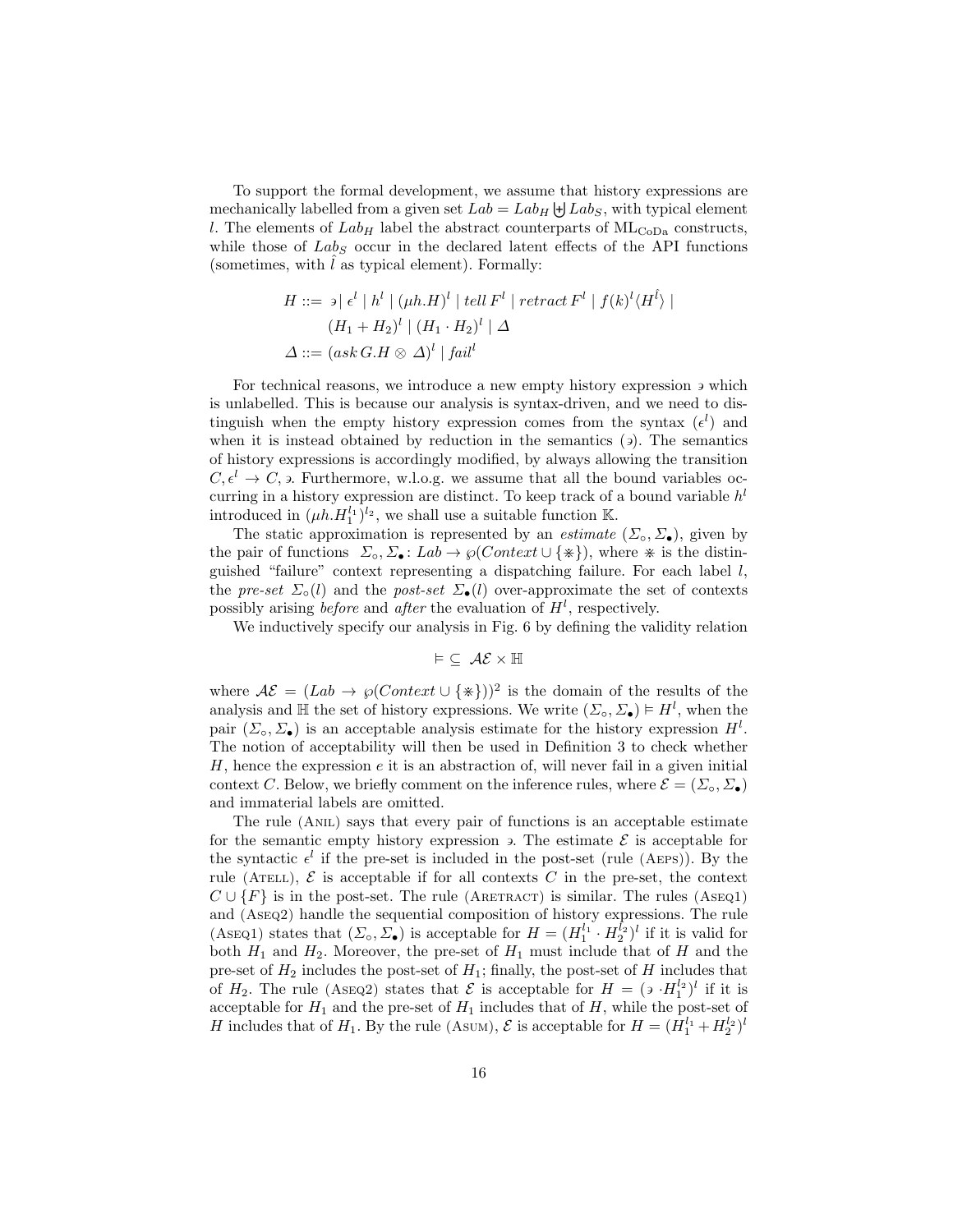if it is valid for  $H_1$  and  $H_2$ ; the pre-set of *H* is included in the pre-sets of  $H_1$  and  $H_2$ ; and the post-set of *H* includes both those of  $H_1$  and  $H_2$ . The rules (AASK1) and (Aask2) handle the abstract dispatching mechanism. The first states that the estimate  $\mathcal{E}$  is acceptable for  $H = (askG.H_1^{l_1} \otimes \Delta^{l_2})^l$ , provided that, for all *C* in the pre-set of  $H$ , if the goal  $G$  succeeds in  $C$  then the pre-set of  $H_1$  includes that of *H* and the post-set of *H* includes that of  $H_1$ . Otherwise, the pre-set of  $\Delta^{l_2}$  must include the one of *H* and the post-set of  $\Delta^{l_2}$  is included in that of *H*. The rule (AASK2) requires  $*$  to be in the post-set of *fail*. By the rule (AREC)  $\mathcal{E}$ is acceptable for  $H = (\mu h \cdot H_1^{l_1})^l$  if it is acceptable for  $H_1^{l_1}$  and the pre-set of  $H_1$ includes that of  $H$  and the post-set of  $H$  includes that of  $H_1$ . The rule (AVAR) says that a pair  $(\Sigma_o, \Sigma_o)$  is an acceptable estimate for a variable  $h^l$  if the pre-set of the history expression introducing *h*, namely  $\mathbb{K}(h)$ , is included in that of  $h^l$ , and the post-set of  $h^l$  includes that of  $K(h)$ . Finally, the rule (ARES) handles the abstraction  $f(k)^l \langle H^{\hat{l}} \rangle$  of an API function. It requires that  $(\Sigma_{\circ}, \Sigma_{\bullet})$  is an acceptable estimate for  $H^{\hat{\imath}}$  and that the pre-set of  $\hat{\imath}$  includes that of *l*, while the inverse relation holds for the post-sets.

We are now ready to introduce when an estimate for a history expression is valid for an initial context.

Definition 2 (Valid analysis estimate). *Given H<sup>l</sup> and an initial context C*, we say that a pair  $(\Sigma_o, \Sigma_o)$  is a valid analysis estimate for *H* and *C* iff  $C \in \Sigma_{\circ}(l_p)$  and  $(\Sigma_{\circ}, \Sigma_{\bullet}) \models H^l$ .

The set of estimates can be partially ordered in the standard way, and shown to form a Moore family. Therefore, there always exists a minimal valid analysis estimate [\[16\]](#page-20-6) (see [\[9\]](#page-20-2) Th. 4). The correctness of our analysis follows from subject reduction.

Theorem 4 (Subject Reduction). *Let H<sup>l</sup> be a closed history expression such that*  $(\Sigma_{\circ}, \Sigma_{\bullet}) \models H^l$ . If for all  $C \in \Sigma_{\circ}(l)$  such that  $C, H^l \rightarrow C', H'^l$  then  $(\Sigma_{\circ}, \Sigma_{\bullet}) \models H'^{l'}$  and  $\Sigma_{\circ}(l) \subseteq \Sigma_{\circ}(l')$  and  $\Sigma_{\bullet}(l') \subseteq \Sigma_{\bullet}(l)$ .

<span id="page-16-0"></span>Now we can define when a history expression  $H_p$  is viable for an initial context *C*, i.e. when it passes the verification phase. In the following definition, let *lf ail*(*H*) be the set of labels of the *f ail* sub-terms in *H*:

Definition 3 (Viability). *Let H<sup>p</sup> be a history expression and C be an initial context. We say that*  $H_p$  *is* viable *for C if there exists the minimal valid analysis estimate*  $(\Sigma_o, \Sigma_o)$  *such that*  $\forall l \in dom(\Sigma_o) \setminus lfail(H_p), \divideontimes \notin \Sigma_o(l)$ *.* 

As an example of viability checking, consider the context  $C = \{F_2, F_5\}$ , consisting of facts only, and the following history expression *Ha*:

$$
H_a = ((tell F_1^1 \cdot (retract F_2^2 \cdot f(k_1)^3 \langle retract F_5^4 \rangle)^5)^6 + g(k_2)^7 \langle (ask F_5. (tell F_8^8 \cdot tell F_1^9)^{10} \otimes (ask F_3. retract F_4^{11} \otimes fail^{12})^{13})^{14} \rangle)^{15}
$$

For each label *l* occurring in  $H_a$ , Table [1](#page-18-0) shows the corresponding values of  $\Sigma^1_o(l)$ and  $\Sigma^1_{\bullet}(l)$ , respectively.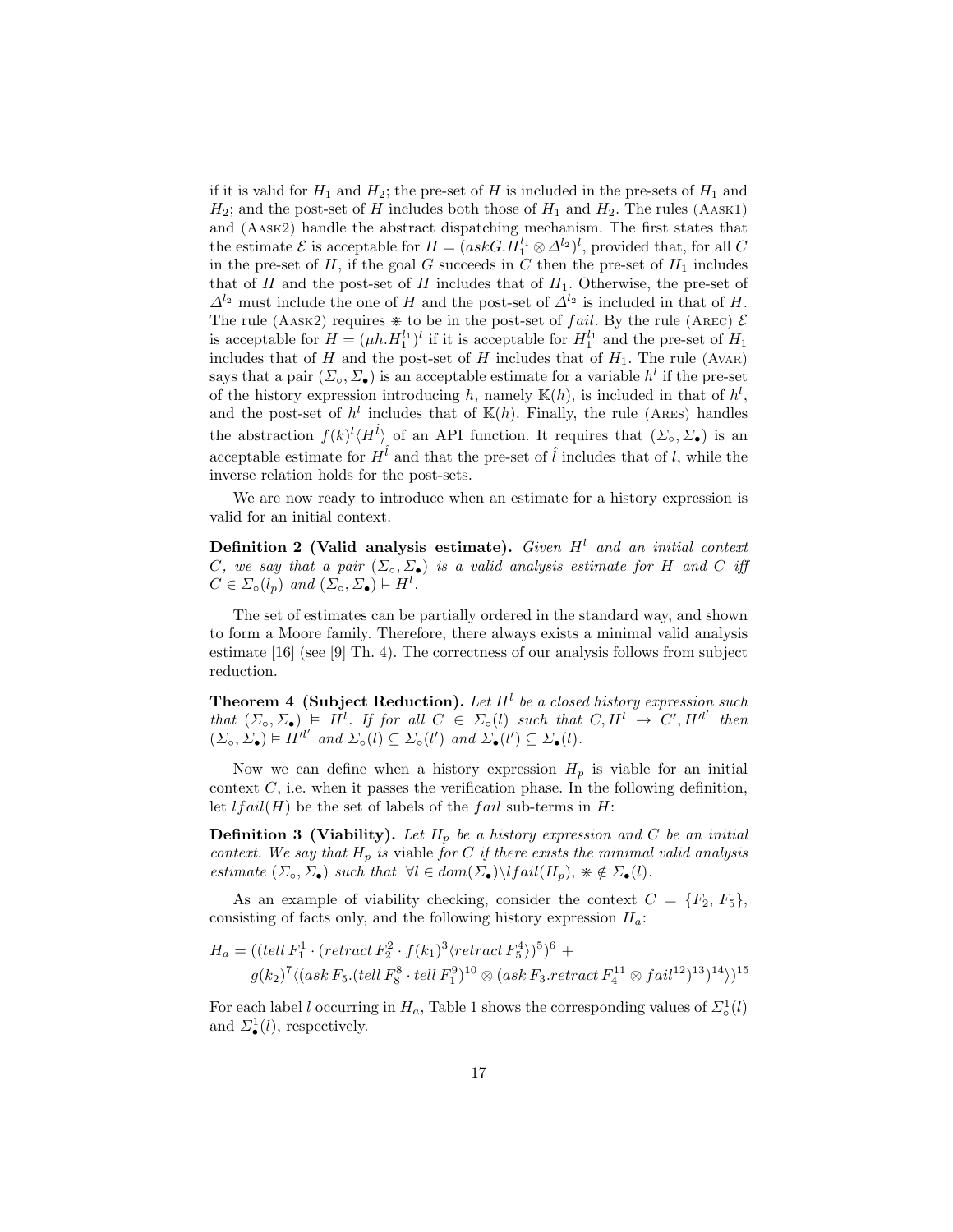$$
\frac{\text{(ABPS)}}{(\Sigma_{\circ}, \Sigma_{\bullet}) \vDash \mathfrak{z}} \qquad \qquad \frac{\Sigma_{\circ}(l) \subseteq \Sigma_{\bullet}(l)}{(\Sigma_{\circ}, \Sigma_{\bullet}) \vDash \epsilon^{l}}
$$

$$
\frac{\forall C \in \Sigma_{\circ}(l) \qquad C \cup \{F\} \in \Sigma_{\bullet}(l)}{\langle \Sigma_{\circ}, \Sigma_{\bullet} \rangle \models \text{tell } F^{l}} \qquad \qquad \frac{\forall C \in \Sigma_{\circ}(l) \qquad C \setminus \{F\} \in \Sigma_{\bullet}(l)}{\langle \Sigma_{\circ}, \Sigma_{\bullet} \rangle \models \text{retract } F^{l}}
$$

 $(Aseq1)$ 

$$
(\Sigma_{\circ}, \Sigma_{\bullet}) \vDash H_2^{l_2} \qquad \Sigma_{\circ}(l) \subseteq \Sigma_{\bullet}(l_1) \qquad \Sigma_{\bullet}(l_1) \subseteq \Sigma_{\circ}(l_2) \qquad \Sigma_{\bullet}(l_2) \subseteq \Sigma_{\bullet}(l)
$$

$$
(\Sigma_{\circ}, \Sigma_{\bullet}) \vDash (H_1^{l_1} \cdot H_2^{l_2})^l
$$

$$
\frac{(\text{A}\text{SEQ2})}{(\Sigma_{\circ}, \Sigma_{\bullet}) \vDash H_2^{l_2} \qquad \Sigma_{\circ}(l) \subseteq \Sigma_{\bullet}(l_2) \qquad \Sigma_{\bullet}(l_2) \subseteq \Sigma_{\bullet}(l)}
$$

$$
(\Sigma_{\circ}, \Sigma_{\bullet}) \vDash (\circ \cdot H_2^{l_2})^{l}
$$

(AsUM)  
\n
$$
(\Sigma_{\circ}, \Sigma_{\bullet}) \vDash H_1^{l_1}
$$
  $\Sigma_{\circ}(l) \subseteq \Sigma_{\circ}(l_1)$   $\Sigma_{\bullet}(l_1) \subseteq \Sigma_{\bullet}(l)$   
\n $(\Sigma_{\circ}, \Sigma_{\bullet}) \vDash H_2^{l_2}$   $\Sigma_{\circ}(l) \subseteq \Sigma_{\circ}(l_2)$   $\Sigma_{\bullet}(l_2) \subseteq \Sigma_{\bullet}(l)$   
\n $(\Sigma_{\circ}, \Sigma_{\bullet}) \vDash (H_1^{l_1} + H_2^{l_2})^l$ 

(Aask1)

$$
\forall C \in \Sigma_{\circ}(l) \qquad (C \vDash G \implies (\Sigma_{\circ}, \Sigma_{\bullet}) \vDash H^{l_1} \qquad \Sigma_{\circ}(l) \subseteq \Sigma_{\circ}(l_1) \qquad \Sigma_{\bullet}(l_1) \subseteq \Sigma_{\bullet}(l))
$$
  

$$
(C \nvDash G \implies (\Sigma_{\circ}, \Sigma_{\bullet}) \vDash \Delta^{l_2} \qquad \Sigma_{\circ}(l) \subseteq \Sigma_{\circ}(l_2) \qquad \Sigma_{\bullet}(l_2) \subseteq \Sigma_{\bullet}(l))
$$
  

$$
(\Sigma_{\circ}, \Sigma_{\bullet}) \vDash (askG.H^{l_1} \otimes \Delta^{l_2})^{l}
$$
  

$$
\xrightarrow{\text{(Aask2)}} (\Sigma_{\circ}, \Sigma_{\bullet}) \vDash fail^{l} \qquad (\Sigma_{\circ}, \Sigma_{\bullet}) \vDash H^{l_1} \qquad \Sigma_{\circ}(l) \subseteq \Sigma_{\circ}(l_1) \qquad \Sigma_{\bullet}(l_1) \subseteq \Sigma_{\bullet}(l)
$$
  

$$
(\Sigma_{\circ}, \Sigma_{\bullet}) \vDash fail^{l} \qquad (\Sigma_{\circ}, \Sigma_{\bullet}) \vDash (\mu h.H^{l_1})^{l}
$$
  

$$
(\Delta \text{VAR}) \qquad (\Delta \text{VAR})
$$
  

$$
\mathbb{K}(h) = (\mu h.H^{l_1})^{l'} \qquad \Sigma_{\circ}(l) \subseteq \Sigma_{\circ}(l') \qquad \Sigma_{\bullet}(l') \subseteq \Sigma_{\bullet}(l)
$$

$$
(A_{RES})
$$
\n
$$
(E_{\circ}, \Sigma_{\bullet}) \vDash h^{l}
$$
\n
$$
(E_{\circ}, \Sigma_{\bullet}) \vDash H^{l} \qquad \Sigma_{\circ}(l) \subseteq \Sigma_{\circ}(l) \qquad \Sigma_{\bullet}(l) \subseteq \Sigma_{\bullet}(l)
$$
\n
$$
(\Sigma_{\circ}, \Sigma_{\bullet}) \vDash f(k)^{l} \langle H^{l} \rangle
$$

<span id="page-17-0"></span>Fig. 6. Specification of the analysis for History Expressions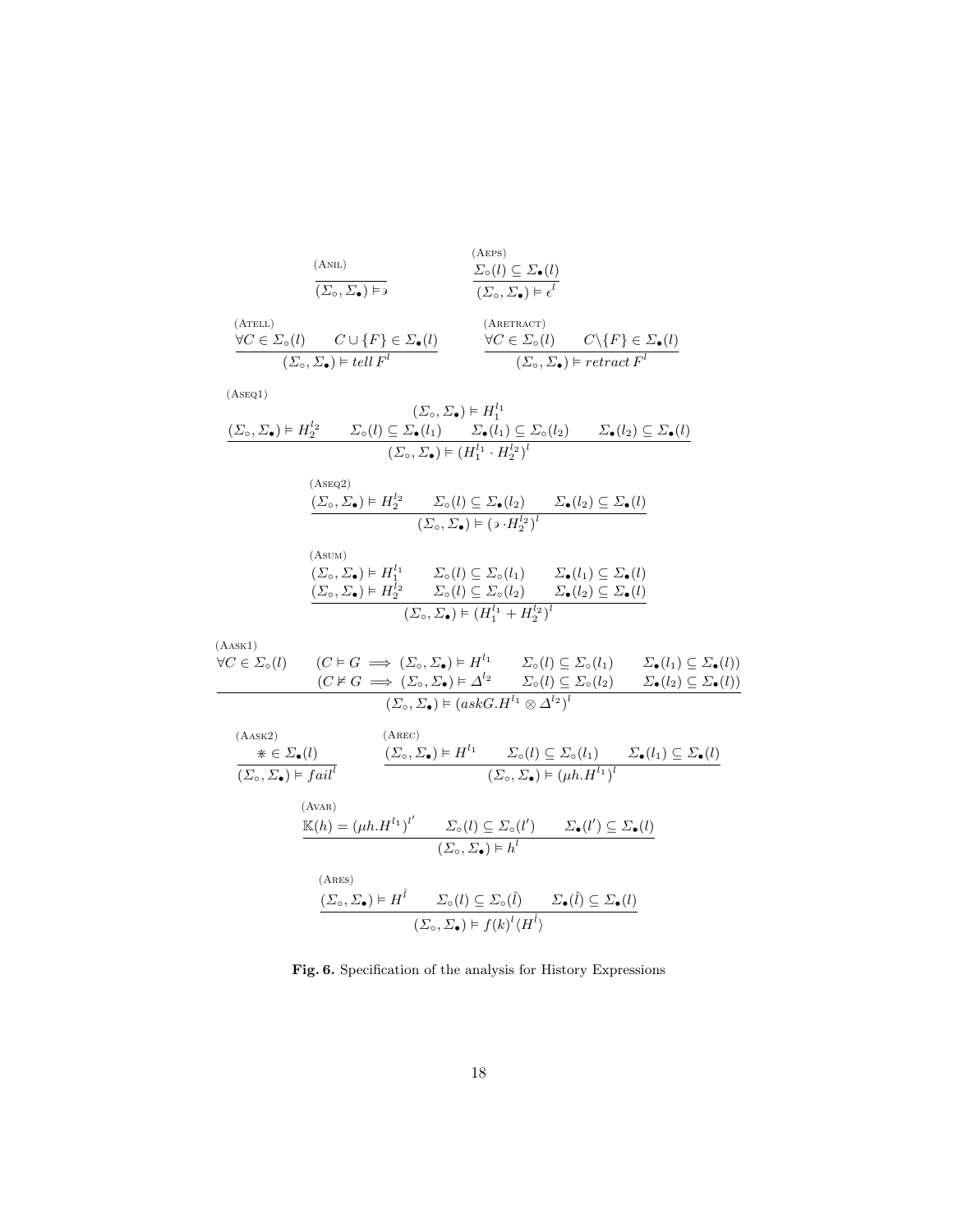|                  | $\Sigma^1_{\alpha}$      | $\Sigma^1$                               |
|------------------|--------------------------|------------------------------------------|
| $\mathbf{1}$     | $\{\{F_2, F_5\}\}\$      | $\{\{F_1, F_2, F_5\}\}\$                 |
| $\boldsymbol{2}$ | $\{\{F_1, F_2, F_5\}\}\$ | $\{\{F_1, F_5\}\}\$                      |
| 3                | $\{\{F_1, F_5\}\}\$      | $\{\{F_1\}\}\$                           |
| $\overline{4}$   | $\{\{F_1, F_5\}\}\$      | $\{\{F_1\}\}\$                           |
| 5                | $\{\{F_1, F_2, F_5\}\}\$ | $\{\{F_1\}\}\$                           |
| 6                | $\{\{F_2, F_5\}\}\$      | $\{\{F_1\}\}\$                           |
| $\,7$            | $\{\{F_2, F_5\}\}\$      | $\{\{F_1, F_5\}\}\$                      |
| 8                | $\{\{F_2, F_5\}\}\$      | $\{\{F_2, F_5, F_8\}\}\$                 |
| 9                | $\{\{F_2, F_5, F_8\}\}\$ | $\{\{F_1, F_2, F_5, F_8\}\}\$            |
| 10               | $\{\{F_2, F_5\}\}\$      | $\{\{F_1, F_2, F_5, F_8\}\}\$            |
| 11               | Ø                        |                                          |
| 12               | Ø                        | Ø                                        |
| 13               | Ø                        | Ø                                        |
| 14               | $\{\{F_2, F_5\}\}\$      | $\{\{F_1, F_2, F_5, F_8\}\}\$            |
| $15$             | $\{\{F_2, F_5\}\}\$      | $\{\{F_1\},\{F_1,\,F_2,\,F_5,\,F_8\}\}\$ |

<span id="page-18-0"></span>**Table 1.** An estimate for the history expression  $H_a$  in the context  $C = \{F_2, F_5\}$ .

Now we exploit the result of the above analysis to build the evolution graph *G*, that describes how the initial context *C* evolves at runtime. The virtual machine can use  $\mathcal G$  to predict how the application interacts with and affects the context and the resources.

In the following let  $Fact^*$  and  $Lab^* = Lab^*_{H} \biguplus Lab^*_{S}$  be the set of facts and the set of labels occurring in  $H_p$ , the history expression under verification. Intuitively,  $G$  is a direct graph, the nodes of which are the set of contexts reachable from an initial context *C*, while running  $H_p$ . There is a labelled arc between two nodes  $C_1$  and  $C_2$  if  $C_2$  is obtained from  $C_1$  either through telling or removing a fact *F*, or through telling a set of facts and removing another set, when executing an API *f*. In the definition below the function  $\mu : Lab_H^* \to \mathbb{H}$ recovers a construct in a given history expression  $H \in \mathbb{H}$  from its label. Also let  $\mathcal{A} = \{ \text{tell } F^l, \text{ retract } F^l, f(k)^l \langle H^{\hat{l}} \rangle \mid F \in \text{Fact* } \wedge l, \hat{l} \in \text{Lab*} \}.$ 

**Definition 4 (Evolution Graph).** Let  $H_p$  be a history expression, C be a *context, and*  $(\Sigma_o, \Sigma_o)$  *be a valid analysis estimate. The evolution graph of C is*  $G = (N, E, L)$ *, where* 

 $N = \bigcup_{l \in Lab^*_H} (\Sigma_{\circ}(l) \cup \Sigma_{\bullet}(l))$  $E = \{ (C_1, C_2) \mid \exists l \in Lab_H^* \text{ s.t. } \mu(l) \in \mathcal{A} \land C_1 \in \Sigma_{\circ}(l) \land (C_2 \in \Sigma_{\bullet}(l) \lor C_2 = \ast) \}$  $L : E \to \mathcal{P}(\mathcal{A})$  *is such that*  $\mu(l) \in L(t)$  *iff*  $t = (C_1, C_2) \in E \wedge C_1 \in \Sigma_{\circ}(l)$ 

We can use the evolution graph  $G$  to verify that there are no functional or non-functional failures. The first case verifies viability, and simply consists in checking that the failure context  $*$  is not reachable from the initial one. The non-functional properties, a sort of CTL\* formulae [\[1\]](#page-20-8), constrain the usage of resources and predicate over nodes, i.e. contexts, and paths in the evolution graph. We can naturally check this kind of properties by visiting the graph.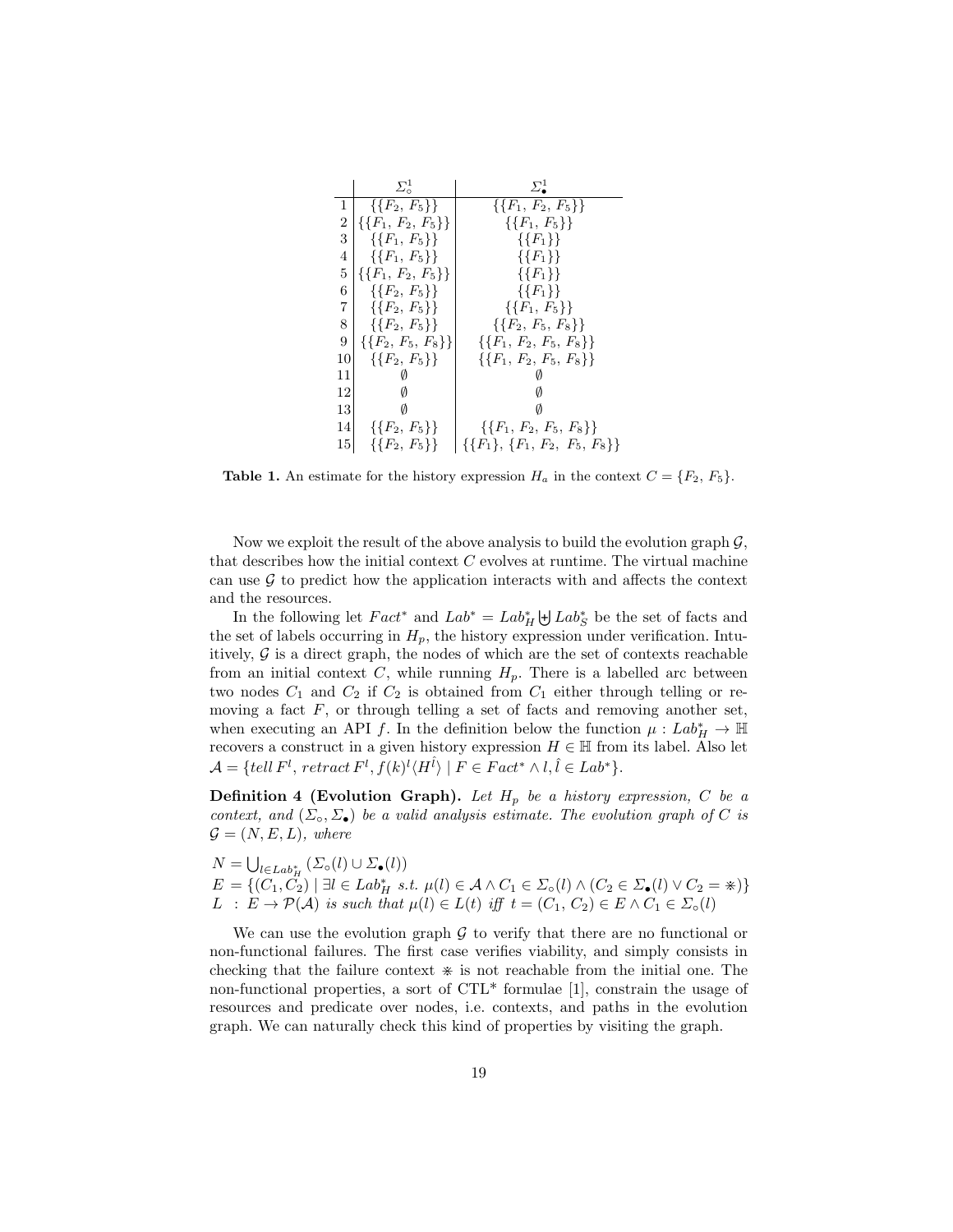

<span id="page-19-1"></span>Fig. 7. The evolution graph for the context  $C = \{F_2, F_5\}$  and the history expression *H<sup>a</sup>* (only the nodes reachable from *C* are shown).

Fig. [7](#page-19-1) depicts the evolution graph of the context *C* and the history expressions  $H_a$  introduced above. It is immediate checking that the node  $*$  is not reachable, thus showing in another way that  $H_a$  is viable for *C*. As an example of nonfunctional property, assume that the system requires that the program is not allowed to invoke the API function  $f$  on a resource of kind  $k_1$  when the fact  $F_5$ holds in the context. Verifying this property requires to visit the graph and to check that there is no arc labelled  $f(k_1)$  from every node in which  $F_5$  is true. We can easily detect that the node  ${F_1, F_5}$  double circled (blue in the pdf) violates the requirement. One can also require a property on the context target of an API function. For instance, if the constraint is "after  $f$  the fact  $F_2$  must hold" the target of *f* would be marked as a non-functional failure.

## <span id="page-19-0"></span>6 Conclusions

We considered the problem of managing resources in adaptive systems. In these systems the context, i.e. the working environment, contains different kinds of resources and makes them available to applications, typically through specific handles. The actual capabilities of the available resources, their permitted usage and their number depend on the hosting system and are only known at runtime. To address these issues, we extended  $ML_{CoDa}$ , a two-component language for programming adaptive systems, with a notion of API providing programmers with a set of functions that allow them to manipulate resources.

When entering in a context an application can fail for two reasons: either because it is unable to adapt to the context or because it misuses a resource. To prevent this kind of non-functional failures to occur, we extended the type and effect system and the control flow analysis of  $[9]$ . Since parts of the context are unknown at compile time, the control flow analysis can only be carried out (on